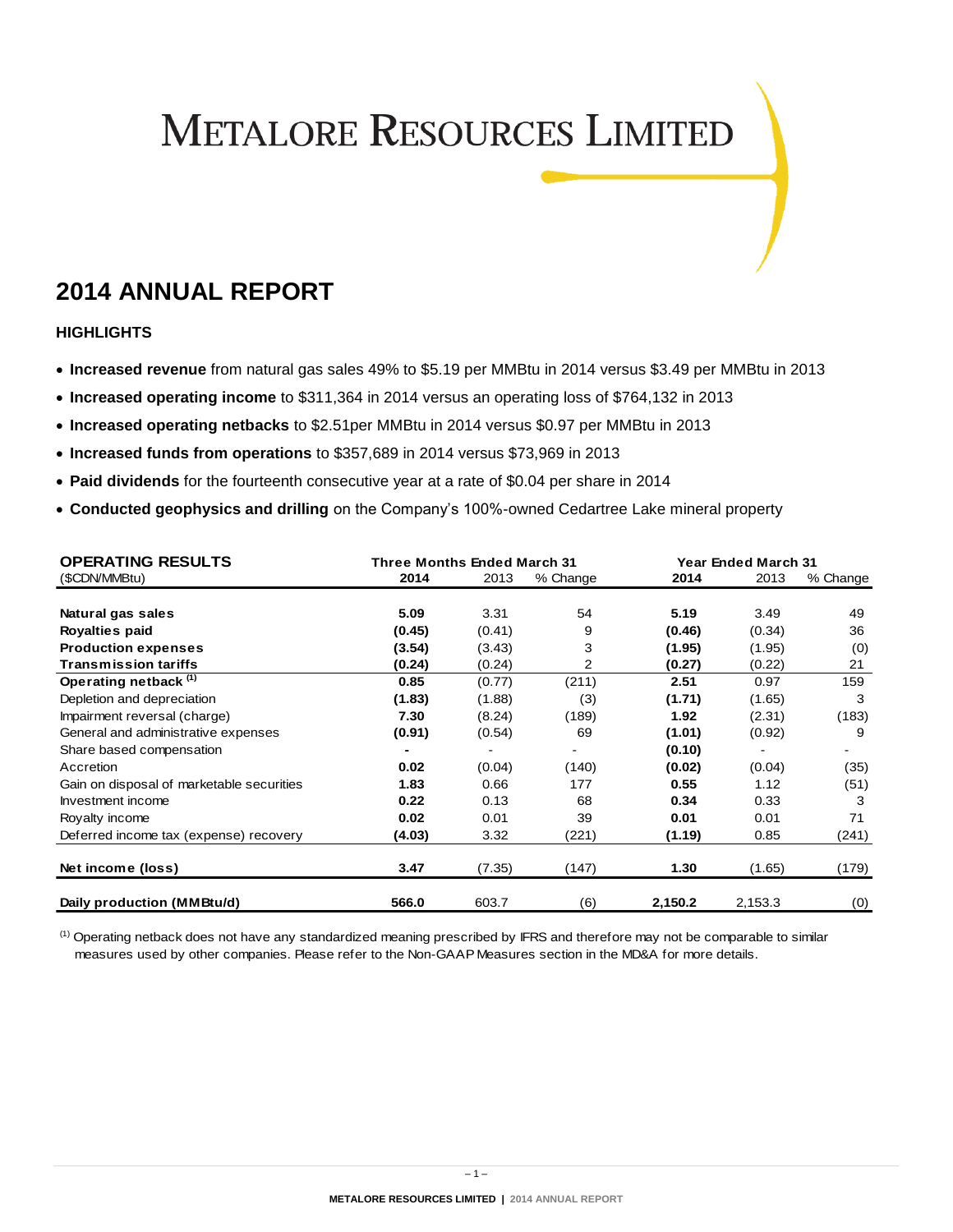#### **CORPORATE INFORMATION**

#### **OFFICERS AND DIRECTORS**

**George W. Chilian, BA** President, CEO and Managing Director Vittoria, Ontario

**John A. Ryan, CGA** Director and CFO Simcoe, Ontario

**Timothy J. Cronkwright, BA Director** Simcoe, Ontario

**Bruce A. Davis, MA Director** Grand Rapids, Minnesota

**Michael A. Dehn, MSc Director** Oakville, Ontario

**J. David Malouf Director** Longlac, Ontario

**John C. McVicar, BA** Director and Chairman Brantford, Ontario

# **ANNUAL GENERAL MEETING**

Saturday, September 20, 2014, 11:30 AM Best Western Little River Inn (Skylight Room) Simcoe, Ontario

# **SHARE LISTING AND SYMBOL**

Toronto Stock Exchange (TSX) – "MET" United States, Over the Counter – "MTLRF"

# **SHARE PRICE RANGE**

Fiscal 2014, High - \$3.84 Fiscal 2014, Low - \$2.33

For further information, please visit our website at **www.metaloreresources.com** or contact:

# **Metalore Resources Limited**

Simcoe, Ontario N3Y 4L5 Phone: (519) 428-2464 Fax: (519) 428-2466 E-mail: info@metaloreresources.com

### **KEY PERSONNEL**

**Jonathan Chilian, BSc** Production Manager and Hydrocarbon Geologist

**Carl Chilian, BA** Assistant Production Manager

#### **BANK**

Royal Bank of Canada 55 Norfolk Street South Simcoe, Ontario N3Y 2W1

#### **ACCOUNTANT**

Bryson Chartered Accountant Professional Corporation 717 Norfolk Street North Simcoe, Ontario N3Y 3R3

# **AUDITOR**

NPT LLP 633 Colborne Street London, Ontario N6B 2V3

#### **REGISTRAR AND TRANSFER AGENT**

Computershare Trust 8<sup>th</sup> Floor – 100 University Avenue Toronto, Ontario M5J 2Y1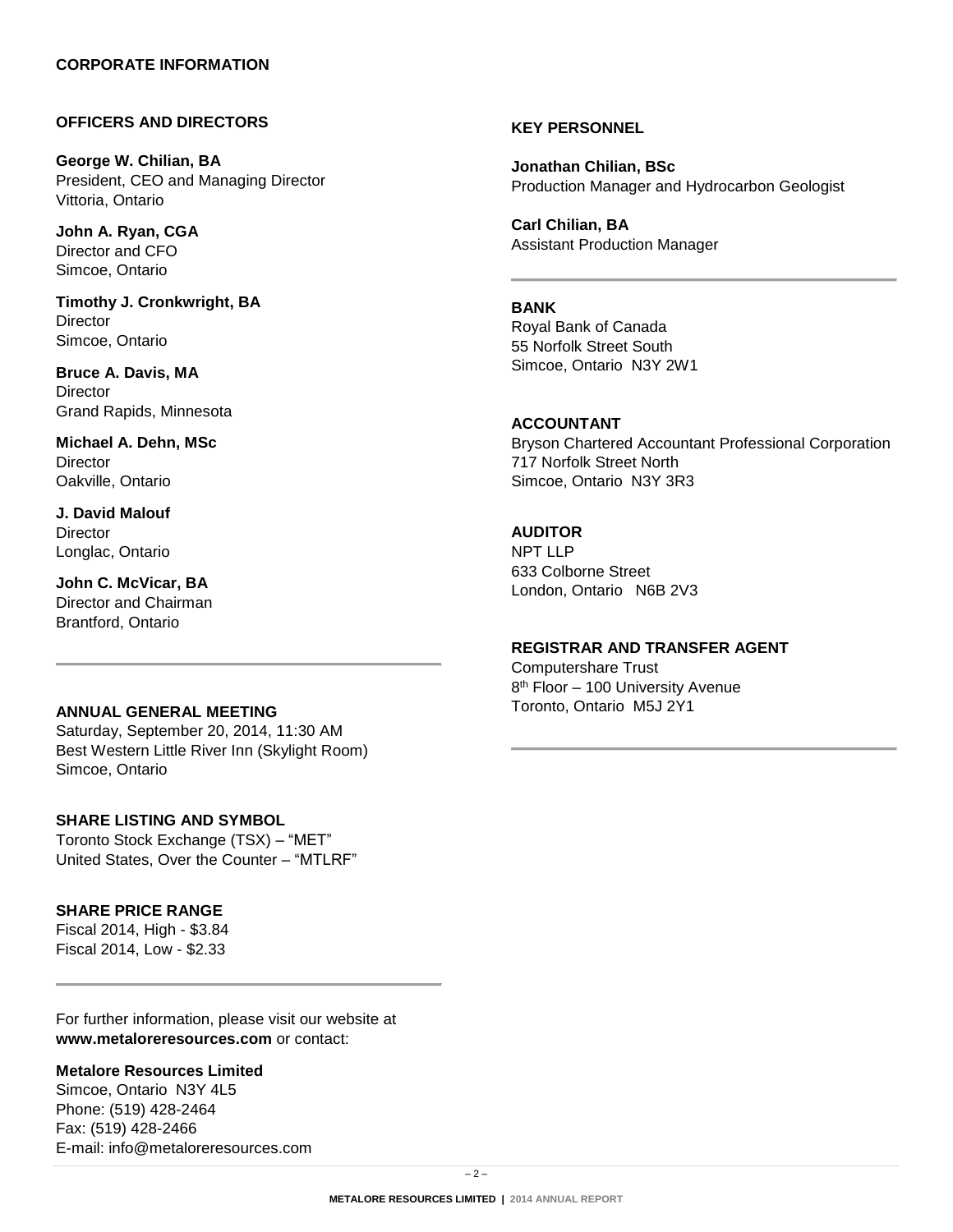# **PRESIDENT'S LETTER TO THE SHAREHOLDERS**

# **A SPECIAL ANNIVERSARY**

During the month of June, 1964, precisely **fifty** years ago, Metalore completed drilling its first Natural Gas well in Charlotteville Township, Southwestern Ontario. The well came in naturally with a rather "meager" open flow of only 5,000 cubic feet per day but Ontario had never been recognized for its gas and oil production.

But something new was in the wind. The hydrocarbon industry was on the leading edge of an exciting new phenomenon called "hydro-fracturing" to stimulate well production. We drilled five more nominal wells that year and Halliburton conducted "custom tailored", 10,000 gallon "fracks" on all six of them. The early results were gratifying but the best was yet to come.



1965 Annual Report

Our 22nd. Year

We continued assembling a very large land position throughout most of the township. We attended a two week course of Fracturing, offered by Halliburton, in Duncan, Oklahoma and learned about "Rock Tectonics, Pressure Derivatives, Turbulent Flows and the attributes versus impediments of high and low viscosities".

Our large, virgin land position enabled us to place offset and step out wells far apart with an unprecedented 300+ acre spacing. And we had another strategic advantage with the availability of almost unlimited fresh water supplies from the many irrigation ponds located on the tobacco farms throughout our development area.

We doubled the frack water from the initial 10,000 gallons per well, to 20,000, then 40,000, and so on to a standard 160,000 and completed and tied-in seven wells per year for the next seven years running. We pumped 193,000 gallons at 35 gallons per minute with 2,500 brake horsepower and that record stands today as the largest frack ever completed (by anyone) in Ontario. After producing a billion cubic feet in 40 years, that well is still a reliable producer.

Who said, "You can't make Silk Purses out of sow's ears"? Metalore has been doing that for half a century and we continue to reap the benefits from our big well fracks on wide spacings. For starters, our

cash flow from gas production has financed all of our mining exploration campaigns since the 1960s. Some of these endeavours have met with moderate success in discovering and identifying bonafide (43-101) gold resources at "Brookbank, Fox Ear, Cherbourg, Irwin and Cedartree Lake". While these properties are not yet being mined, the exploration costs are deemed assets on our statement of financial position and also serve as timely write-offs against any income tax that would otherwise be payable on our gas production income.

Are you aware that Metalore has earned millions of dollars from our gas operations over the years but we have **never** had to pay income tax? You might consider that the tax money saved by exploration cost credits have enabled us to pay the dividends to shareholders. Wouldn't you prefer to keep on exploring and receive cash dividends rather than stop exploring and just pay taxes? (There is even a nominal tax credit on Metalore's dividends available to Canadian residents).

Metalore also continued to augment our gas operations annually by upgrading small sections of our pipelines and directly adding new field line customers to our gathering and transmission lines. We now provide economical, convenient, reliable energy security, warmth and winter comfort to over one hundred commercial (greenhouses and tobacco curing) and residential customers throughout our production area, as well as indirectly to thousands in the Spectra (Union Gas) distribution system, "For the Greater Good" as Andrew Carnegie believed. In any event, Metalore's first fifty years in natural gas have been most productive.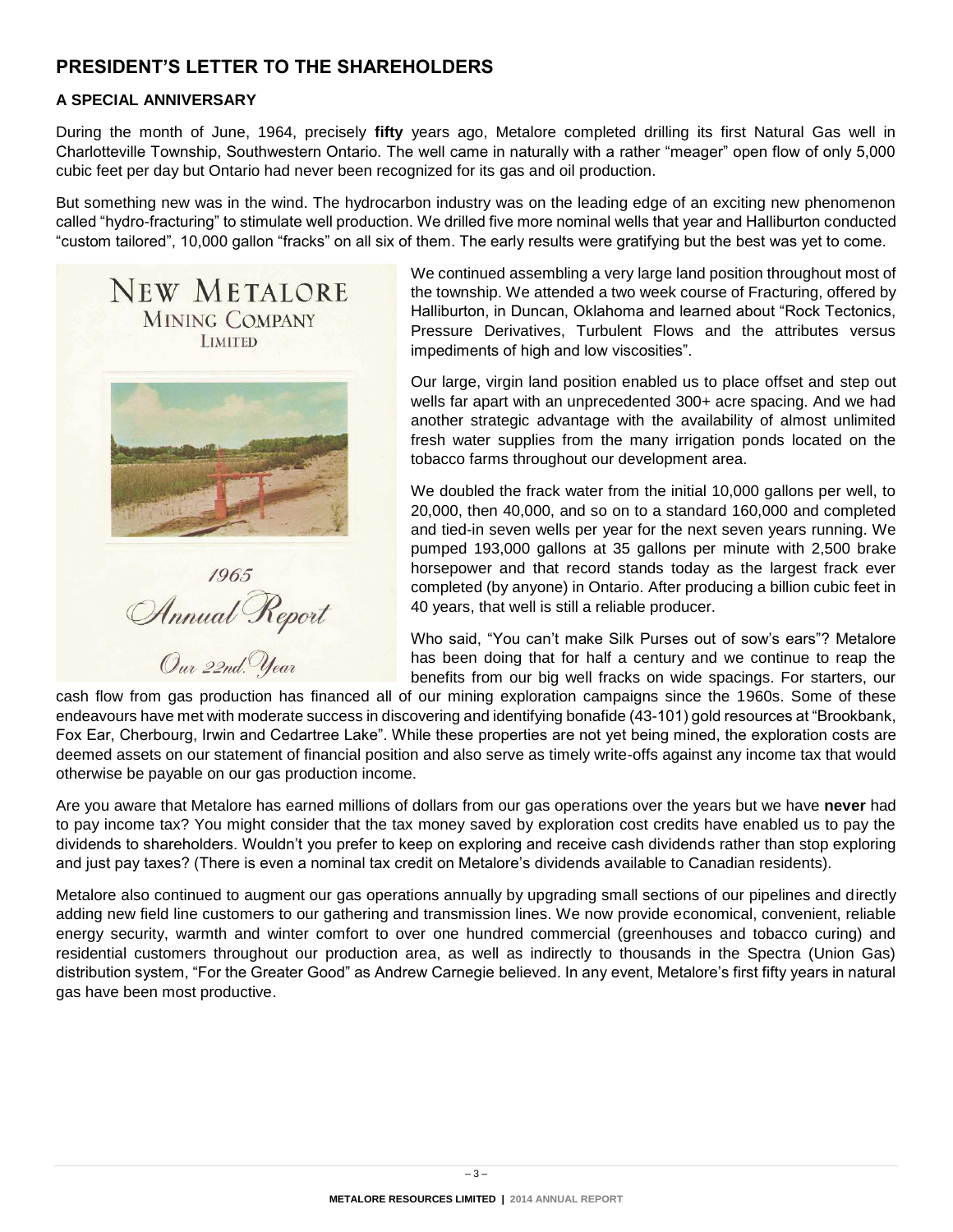#### **AN EXCITING NEW ERA**

Metalore is now on the threshold of an exciting New Era. We continue to maintain a large portfolio of leases with undrilled off-set, as well as exploratory well locations; however economics of shallow (Silurian), conventional development is not favourable at current gas prices. Conversely, the very high pressures of deeper formations (Ordovician and Cambrian) that underlies our present production could be a real bonanza economically.

We hold and maintain a network of over 100 miles of pipelines within the greater, central part of Charlotteville Township alone, which is some 16 miles by 10 miles wide. While our virgin pressures in the Silurian, at 1,200 feet deep, were just over 600 psi, the pressures at 3,000, or thereabouts, would be closer to 20,000 psi. One deep, high pressure gas well could have an epic impact on gas deliveries – as would an oil discovery, with crude now at \$106 per barrel.

There has been very little deep exploration anywhere in Southwestern Ontario. By the time any potential at all was recognized in Ontario, light oil had been discovered in Alberta at Leduc/Woodbine – and all the hard, exploration money headed west. (Even Metalore participated with a small interest in the early development of the Provost Gas field in Alberta from 1956 – 1961).

One of the two most productive, deep oil fields and the largest, deep gas field in Ontario lies only thirty miles north of our Charlotteville operations. They are the Gobles Oil Field and the Innerkip Gas Field, which off-sets Gobles for twenty miles further on the same northwesterly trend. The other most prolific oil field is the Clearville, situated some miles west of us along the same north shore of Lake Erie. Both of the deep oil fields were developed and produced by Imperial Oil Limited. The following are clips of what J.A. "Jack" Pounder, Imperial Oil's Geologist stated in a 24 page paper<sup>1</sup> entitled "*Cambrian of Ontario*" in reference to these two fields:



l

**Figure 7 Figure 8**

*"Figures #7 and #8 are respectively Cambrian Isopachs and Cambrian structure in the Southwestern Ontario area. It is felt that the more favourable Cambrian area lies between the north shore of Lake Erie and the Cambrian pinchout edge. The*  reason for this is the more favourable potential source for hydrocarbons in the Appalachian Basin is combined with the more *favourable structural and stratigraphic trapping mechanisms in the shovel end of the Appalachian Basin. In fact, this portion of Ontario is positioned ideally with respect to the trapping of hydrocarbons."*

<sup>1</sup> Presented to Third Annual Conference of the Ontario Petroleum Institute in 1964

Denotes the area of Metalore's historical gas production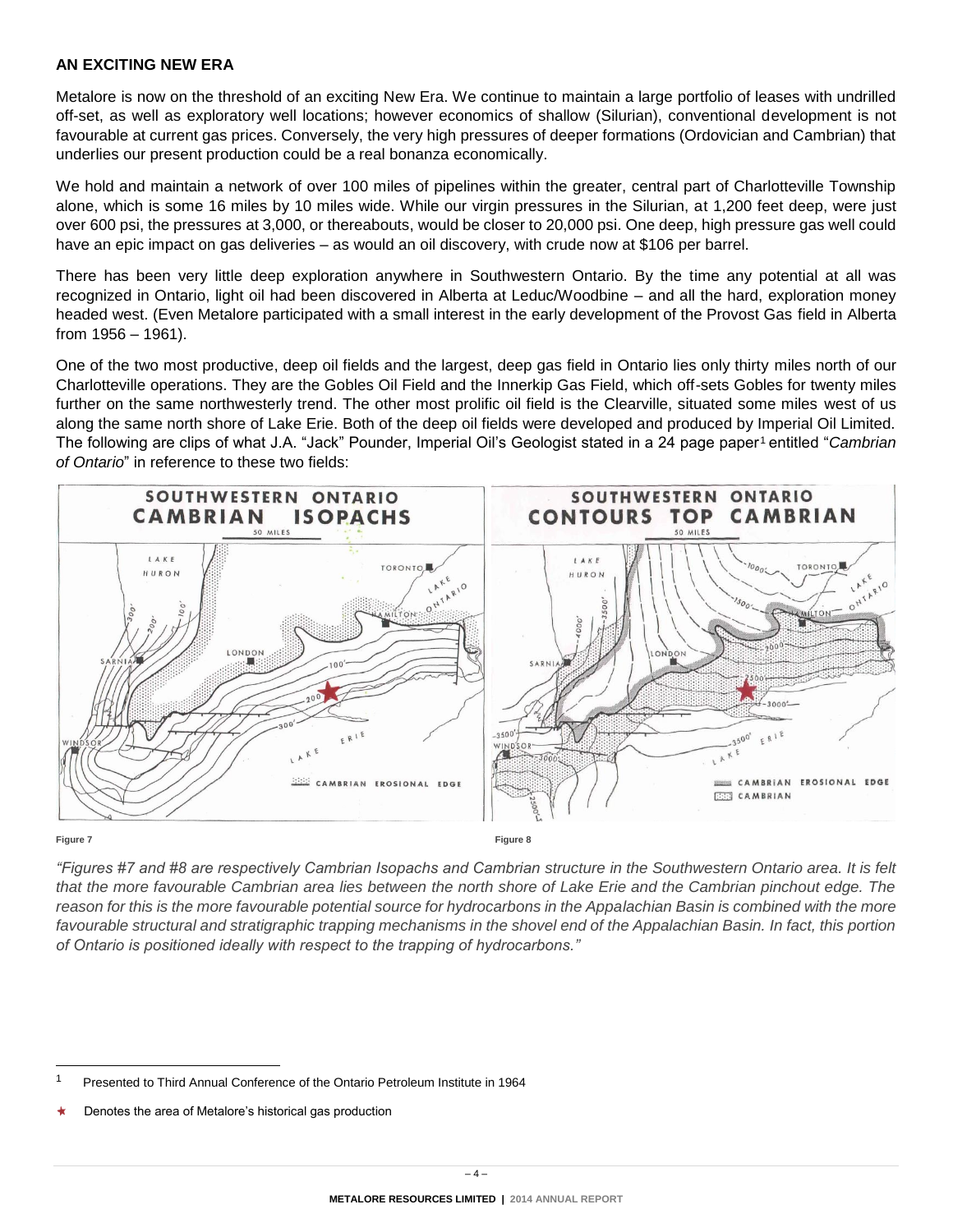#### CLEARVILLE POOL

#### CONTOURS TOP CAMBRIAN



GOBLES CAMBRIAN POOL CAMBRIAN SS ISOPACH

 $-1$  MILE  $-$ 



*"Production is primarily from the Clearville sand with an average porosity of 14% and a bottom hold pressure of 1725 psi. To date 17 wells have been drilled on 50 acre spacing and three wells have been drilled on the down block to the west. Since Imperial Oil's first well, Imperial Orford 8-55 NTR, was completed in April of 1962, it has produced over 80,000 bbls while cumulative production in the field is 550,000 bbls."* 

*"Production is from a Cambrian sand varying from 12' to 28' and the average porosity is approximately13%. The sand trends northwestsoutheast. To date the main Gobles field has 40 oil wells and 10 gas wells drilled on 50 acre spacing. The average production in Gobles is 20 – 25 bbls/day."*

*"In summary, two fields have been discovered to date and both are in the stage of further development. Recent wells have indicated the presence of oil both at the pinchout edge and in downdip structural and stratigraphic traps. The density of drilling in the Appalachian Basin portion of Ontario is*  light and large areas are untested. The number of wells drilled has given us *an understanding of the Cambrian deposition and erosional patterns. As*  further drilling continues the discovery of stratigraphic, fault and erosional *traps will become easier. It is therefore reasonable to predict that a significant amount of oil will be discovered in the Cambrian in the near future."*

But with pipeline gas (TransCanada) readily available and Union Gas offering an etched in stone "City Gate" price of \$0.30 per Mcf and the oil market at \$5 a barrel (and all the money moving to myriads of exciting hydrocarbon plays out west), the opportunities in Ontario were ignored. Even Imperial farmed out or allowed their unexplored leases to expire – and vacated.

And then, a little serendipity appears. During the many years of drilling our own gas wells we observed and positively located a subsurface, prominent, northwest fault structure that transverses at least five miles of our producing acreage in Charlotteville. The Cambrian strata completely underlies our land at about 3,000 to 3,200 feet vertical, on a gentle, downdip slope from the pinchout edge that is associated with Gobles.

Metalore's New Era has gas at \$5 per Mcf and oil above \$100 per bbl. We own 100% working interest in a large, secure "freehold" land package in a high potential, deep hydrocarbon environment and we have the cutting edge technology at our fingertips. The opportunity to explore and develop these deep resources is ours right now – and we hereby accept the challenge.

On behalf of the Board,

Gwlshilian

George W. Chilian President & Chief Executive Officer June 30, 2014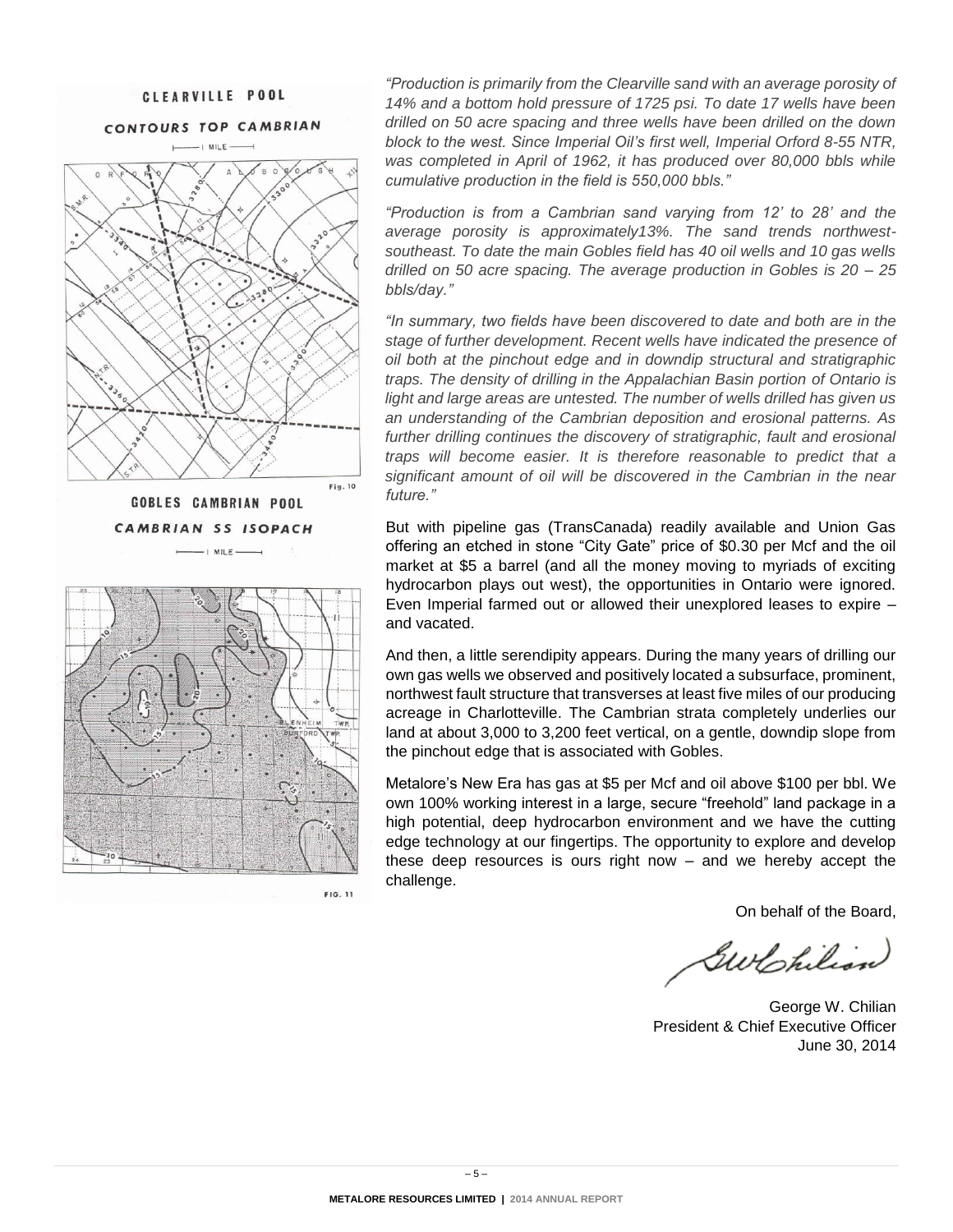# **OBJECTIVES** *GOING FORWARD*

# **2014**

# **PRIORITY**

Re-engage engineer and contract for Seismic Land Survey;

#### Second

Nurture the gas business (i.e., Field Line Customers & Sales and construct minor sections of pipelines;

# **Subordinate**

Check area of May 2014 soil sample kick with casual prospecting at Beardmore.

# **2015**

# **PRIORITY**

Obtain supplementary, non-equity financing if and when necessary and commence the deep hydrocarbon drilling. (Note: We have \$500,000 Line of Credit with Royal Bank at Prime plus 0.5% if necessary);

# Subordinate

Possible minor work at Beardmore.

# **2016**

# **PRIORITY**

Continuation of deep hydro-carbon drilling;

Second

Complete more extensive drilling at Cedartree on both gold and base metal areas.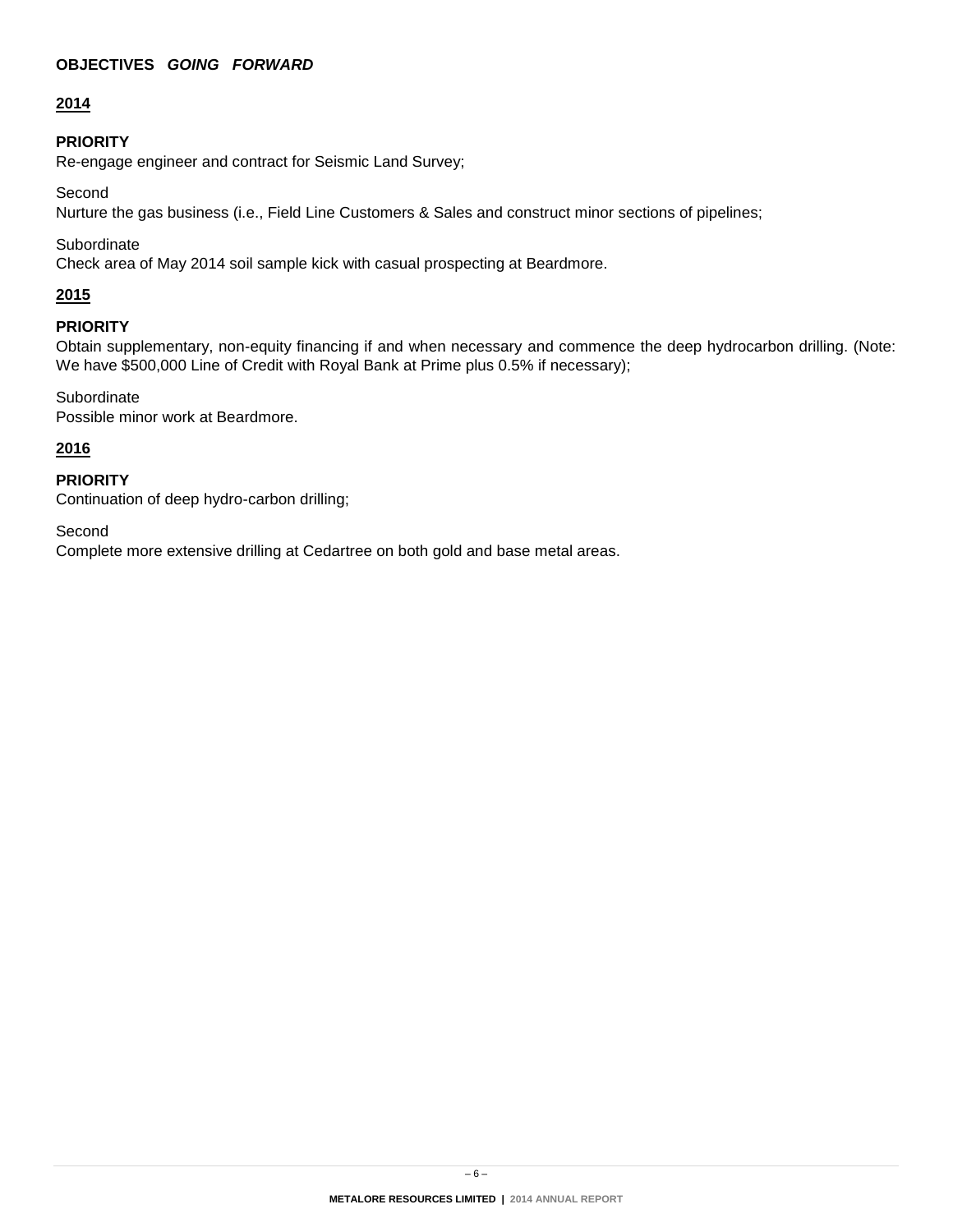# **MANAGEMENT'S DISCUSSION AND ANALYSIS ("MD&A")**

#### June 30, 2014

The MD&A should be read in conjunction with the audited financial statements and related notes for the years ended March 31, 2014 and March 31, 2013 that were approved for issue by the Board of Directors on June 30, 2014. The audited financial statements and financial data contained in the MD&A have been prepared in accordance with International Financial Reporting Standards ("IFRS") in Canadian currency.

# **DESCRIPTION OF BUSINESS**

Metalore Resources Limited ("Metalore" or the "Company") is a junior resource company, actively engaged in the acquisition, development, exploration, and production of natural gas reserves in Southwestern Ontario and in the exploration and evaluation of gold and other mineral properties in Northwestern Ontario. The Company trades on the Toronto Stock Exchange under the symbol "MET".

# **2014 HIGHLIGHTS**

- **Increased revenue** from natural gas sales 49% to \$5.19 per MMBtu in 2014 versus \$3.49 per MMBtu in 2013
- **Increased operating income** to \$313,368 in 2014 versus an operating loss of \$758,496 in 2013
- **Increased operating netbacks** to \$2.51per MMBtu in 2014 versus \$0.97 per MMBtu in 2013
- **Increased funds from operations** to \$357,689 in 2014 versus \$73,969 in 2013
- **Paid dividends** for the fourteenth consecutive year at a rate of \$0.04 per share in 2014
- **Conducted geophysics and drilling** on the Company's 100%-owned Cedartree Lake mineral property

# **CURRENT DEVELOPMENTS**

### **Natural gas**

Our financial statements for the 2014 fiscal year demonstrate the partial recovery of the very depressed Natural Gas market during the preceding two years. Further exploration and development of our gas operations will be expedited during the current 2015 fiscal period, as outlined in the June 30, 2014 President's Letter to Shareholders.

# **Mining exploration**

The Company completed its first nominal drill program on the new Sunfish Lake grid in a remote part of the Cedartree Lake property in March 2013. One hole surprisingly encountered a 17 metre intersection of sub-economic grade copper and zinc mineralization. We followed up with two more holes on either side of the Discovery in March 2014, utilizing winter access for drill pad set-ups. All of the holes encountered significant widths of fragmental tuffs with various intervals of sub-economic grade copper and zinc with minor credits up to 4 grams of silver and 0.08 grams of gold. Further, more extensive drilling is warranted for both the base metal occurrence and the (43-101) gold resource that we previously established at Cedartree Lake. However, we have a very comfortable inventory of assessment work credits to retain the claims for the foreseeable future and our 2014 priority will be to press forward with our natural gas operations.

# **FREQUENTLY RECURRING TERMS**

The Company uses the following frequently recurring industry term in the MD&A: "MMBtu" refers to one million British Thermal Units.

# **NON-GAAP MEASURES**

This MD&A refers to certain financial measures that are not determined in accordance with IFRS (or "GAAP"). This MD&A contains the terms "funds from operations", "funds from operations per share", "working capital", and "operating netback" which do not have any standardized meaning prescribed by GAAP and therefore may not be comparable to similar measures used by other companies. The Company uses these measures to help evaluate its performance.

Management uses funds from operations to analyze performance and considers it a key measure as it demonstrates the Company's ability to generate the cash necessary to fund future capital investments. Funds from operations is a non-GAAP measure and has been defined by the Company as net income (loss) plus non-cash items (depletion and depreciation,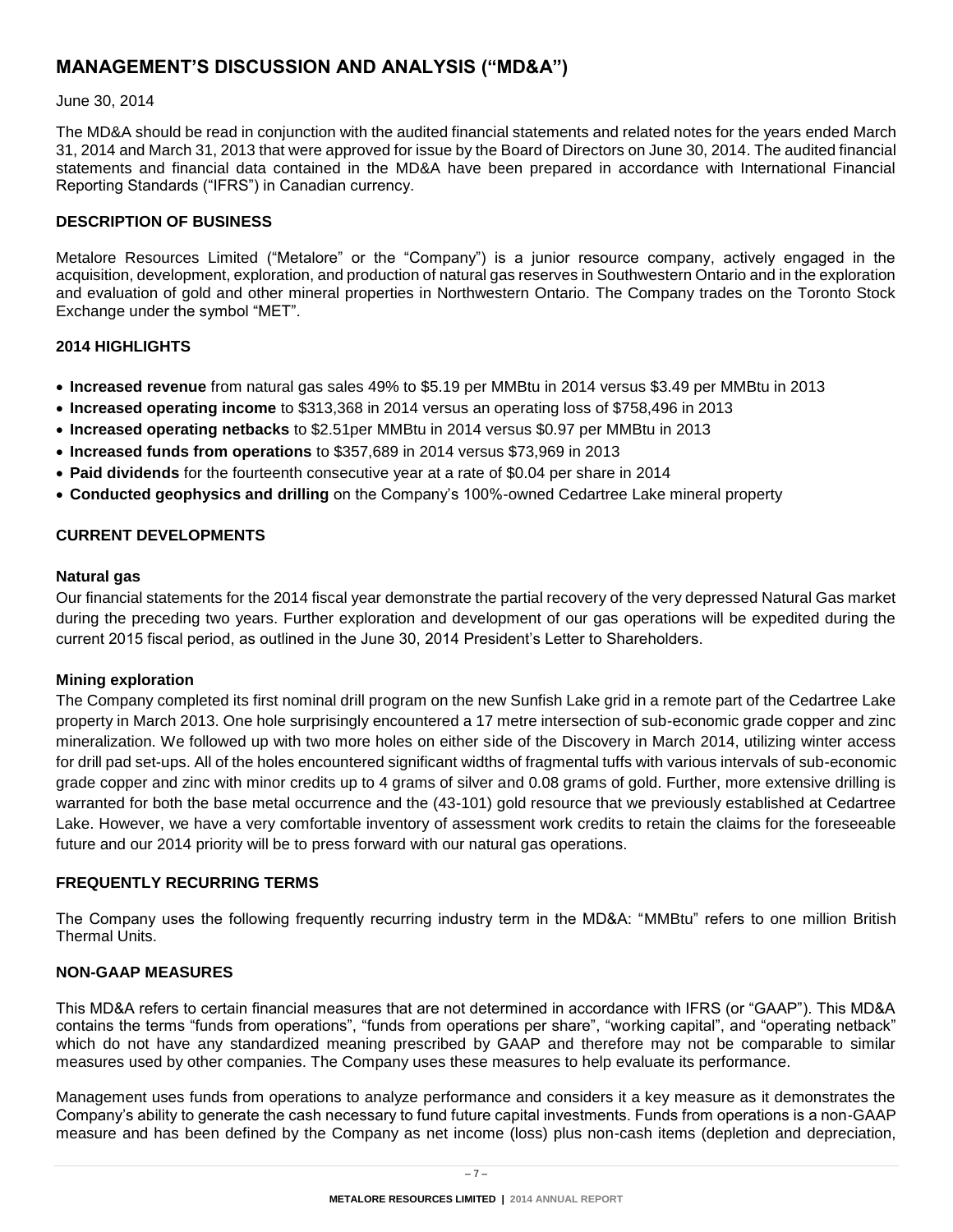asset impairments, share based compensation, non-cash finance expenses, realized gains and losses on the disposal of assets, and deferred income taxes) and excludes the change in non-cash working capital related to operating activities and expenditures on decommissioning obligations. The Company also presents funds from operations per share whereby amounts per share are calculated using weighted average shares outstanding, consistent with the calculation of earnings per share. Funds from operations is reconciled from cash flow from operating activities under the heading "Funds from Operations".

Management uses working capital as a measure to assess the Company's financial position. Working capital is calculated as current assets less current liabilities.

Management considers operating netback an important measure as it demonstrates its profitability relative to current commodity prices. Operating netback, which is calculated as average unit sales price less royalties paid, production expenses, and transportation expenses, represents the cash margin for every MMBtu of natural gas sold. Operating netback per MMBtu is reconciled to net income (loss) per MMBtu under the heading "Operating Netback".

|                               |         | <b>Three Months Ended March 31</b> |            | <b>Year Ended March 31</b> |            |            |  |
|-------------------------------|---------|------------------------------------|------------|----------------------------|------------|------------|--|
| (SCDN)                        | 2014    | 2013                               | 2012       | 2014                       | 2013       | 2012       |  |
| Natural gas sales             | 259,266 | 179.626                            | 177.984    | 1,004,856                  | 675.548    | 879,864    |  |
| <b>Funds from operations</b>  | 9,170   | (63, 332)                          | (91,733)   | 357,689                    | 73,969     | 146,061    |  |
| Per share - basic and diluted | 0.01    | (0.04)                             | (0.05)     | 0.20                       | 0.04       | 0.08       |  |
| Net income (loss)             | 176,895 | (399,092)                          | (110, 129) | 251,852                    | (319, 190) | 83,021     |  |
| Per share - basic and diluted | 0.10    | (0.22)                             | (0.06)     | 0.14                       | (0.18)     | 0.05       |  |
| Total assets                  |         |                                    |            | 16,275,219                 | 15,835,524 | 16,418,202 |  |
| <b>Total liabilities</b>      |         |                                    |            | 2,736,196                  | 2,474,096  | 2,632,378  |  |
| <b>Working capital</b>        |         |                                    |            | 1,292,291                  | 1,415,725  | 1,548,935  |  |

#### **SUMMARY OF FINANCIAL RESULTS**

The Company has experienced significant growth in natural gas sales and funds from operations in 2014 compared to 2013 and 2012. This growth is attributed mainly to the increase in natural gas commodity prices and increased efficiency from field operations over the past two years. A reduction of natural gas production costs in 2014 also resulted in increased funds from operations compared to 2013 and 2012. The Company had a net loss in 2013 mainly due to asset impairments recorded on its natural gas properties due to declines in commodity prices and limited capital activity in these areas to maintain reserves. Management and the Board of Directors have determined the drilling and development of natural gas properties to be uneconomical in current market conditions. However, the Company recorded a reversal of previous impairment losses of \$371,784 mainly as a result of improved forecasted natural gas prices and revisions in the assumptions used in the impairment test based on a decrease in the Company's cost of capital compared to 2013. Working capital decreased in 2014 due mainly to \$416,299 of capital expenditures for geophysics and drilling costs incurred on the Company's 100%-owned Cedartree Lake mineral property.

| <b>PRODUCTION</b>                  | Three Months Ended March 31 |           |          | <b>Year Ended March 31</b> |           |          |
|------------------------------------|-----------------------------|-----------|----------|----------------------------|-----------|----------|
|                                    | 2014                        | 2013      | % Change | 2014                       | 2013      | % Change |
| Annual production (MMBtu)          | (26.751)                    | 39.712    | (167)    | (243.995)                  | 20.241    | (1,305)  |
| Average daily production (MMBtu/d) | 366,888.0                   | 393.639.0 |          | 230.146.0                  | 474.141.0 | (51)     |

Daily production volumes in 2014 were consistent with those of 2013. The Company monitors current and forecasted natural gas commodity prices and manages production volumes accordingly.

| <b>REVENUE</b>                    | Three Months Ended March 31 |         |          | <b>Year Ended March 31</b> |         |          |
|-----------------------------------|-----------------------------|---------|----------|----------------------------|---------|----------|
|                                   | 2014                        | 2013    | % Change | 2014                       | 2013    | % Change |
| Natural gas sales (\$CDN)         | 259.266                     | 179.626 | 44       | 1.004.856                  | 675.548 | 49       |
| Average sales price (\$CDN/MMBtu) | 5.09                        | 3.31    | 54       | 5.19                       | 3.49    | 49       |

Revenue totaled \$259,266 for the fourth quarter of 2014, up 44% from \$179,626 in the comparative period. For the year, revenue increased 49% to \$1,004,856 in 2014 from \$675,548 in 2013. The increase in revenue was mainly due to increases in natural gas commodity prices and increased efficiency from field operations.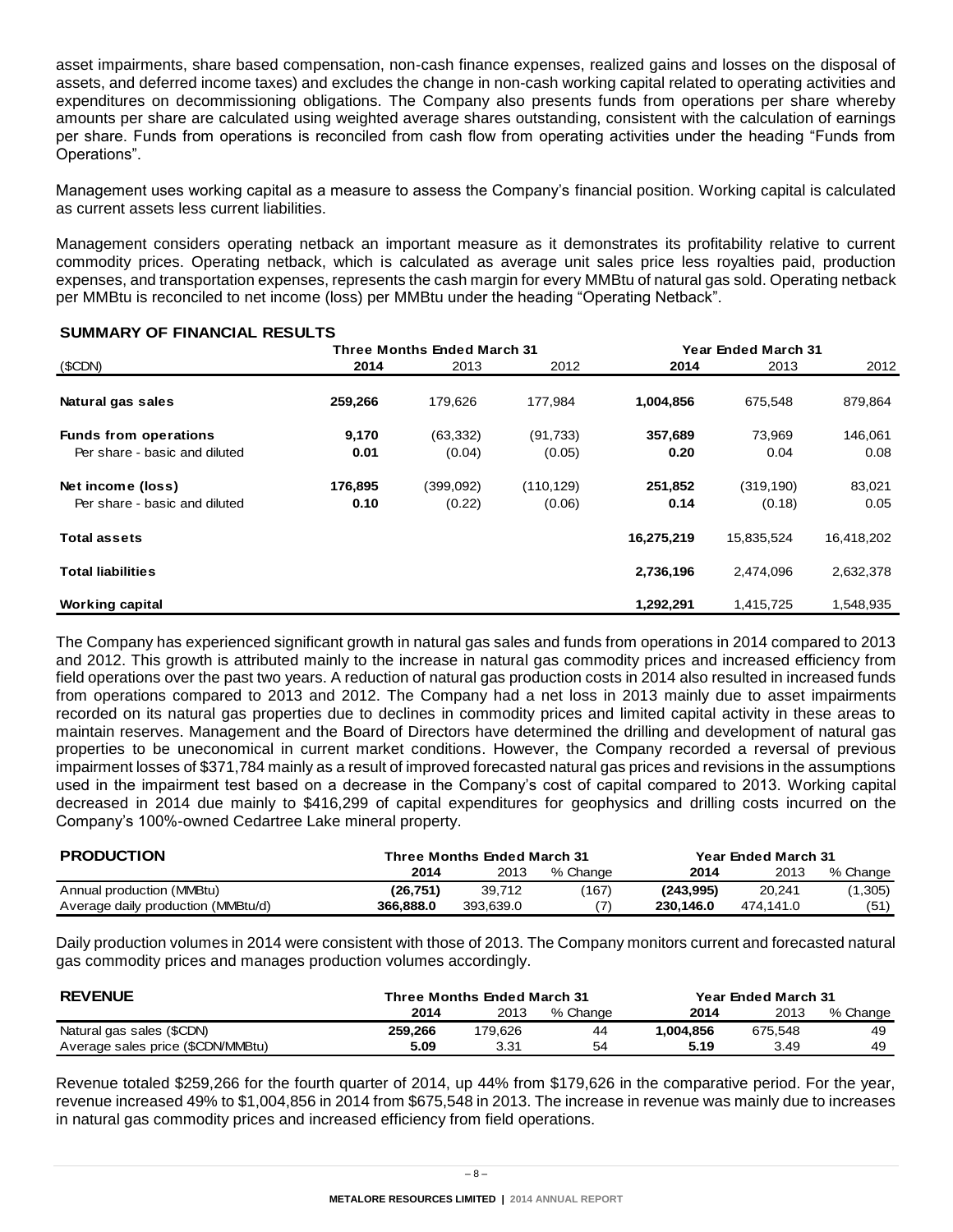The following table outlines the Company's realized wellhead prices and industry benchmarks:

| <b>COMMODITY PRICING</b>            | <b>Three Months Ended March 31</b> | Year Ended March 31 |          |        |        |          |
|-------------------------------------|------------------------------------|---------------------|----------|--------|--------|----------|
|                                     | 2014                               | 2013                | % Change | 2014   | 2013   | % Change |
| Natural gas                         |                                    |                     |          |        |        |          |
| Corporate price (\$CDN/MMBtu)       | 5.09                               | 3.31                | 54       | 5.19   | 3.49   | 49       |
| NYMEX Henry Hub Spot Rate           | 5.72                               | 3.52                | 62       | 4.37   | 3.01   | 45       |
| <b>Exchange rate</b>                |                                    |                     |          |        |        |          |
| CDN/US dollar average exchange rate | 0.9060                             | 0.9918              | (9)      | 0.9496 | 0.9988 | (5)      |

Differences between corporate and benchmark prices can be the result of quality differences (higher or lower heat content natural gas) included in reporting, geographic location and various other factors. The Company's differences are mainly due to of geographical location "basis points" which result in prices higher than NYMEX Henry Hub reference prices. The Company's corporate average natural gas price was 118.7% of NYMEX Henry Hub price for the fiscal year ended March 31, 2014, respectively, up from 115.7% for the year ended March 31, 2013.

Future prices received from the sale of the products may fluctuate as a result of market factors. In addition, the Company may enter into commodity price contracts to manage future cash flows.

At March 31, 2014, the Company had the following commodity price contracts outstanding:

| Period                                 | <b>Purchaser</b>                                    |        | Daily Volume | <b>Contract Price</b> |                  |          |
|----------------------------------------|-----------------------------------------------------|--------|--------------|-----------------------|------------------|----------|
| April 1, 2014 through October 31, 2014 | <b>Energy Source</b><br>Three Months Ended March 31 |        |              | 100 MMBtu             | \$5.20 CDN/MMBtu |          |
| <b>ROYALTIES</b>                       |                                                     |        |              | Year Ended March 31   |                  |          |
|                                        | 2014                                                | 2013   | % Change     | 2014                  | 2013             | % Change |
| Royalties paid (\$CDN)                 | 22.853                                              | 22.316 |              | 89.953                | 66.186           | 36       |
| Average royalty rate (% of sales)      | 8.8%                                                | 12.4%  | (29)         | $9.0\%$               | 9.8%             | (9)      |

The Company pays royalties to land owners, which may be individuals or companies that own surface or mineral rights. Royalties are calculated on a sliding scale based on commodity prices and individual well production rates. Royalty rates can change due to commodity price fluctuations and changes in production volumes on a well-by-well basis. For the year ended March 31, 2014 the overall effective royalty rate 9.0% compared to 9.8% in 2013.

| <b>PRODUCTION EXPENSES</b>        | Three Months Ended March 31 |         |          |         | <b>Year Ended March 31</b> |          |  |
|-----------------------------------|-----------------------------|---------|----------|---------|----------------------------|----------|--|
|                                   | 2014                        | 2013    | % Change | 2014    | 2013                       | % Change |  |
| Production expenses (\$CDN)       | 180,492                     | 186.182 | (3)      | 377.540 | 378.287                    | (0)      |  |
| Production expenses (\$CDN/MMBtu) | 3.54                        | 3.43    |          | 1.95    | 1.95                       | (0)      |  |

Per unit production expenses for the year ended March 31, 2014 were \$1.95/MMBtu, consistent from with 2013. The Company continues to focus on opportunities to maintain operational efficiencies to enhance operating netbacks.

| <b>TRANSMISSION TARIFFS</b>        | Three Months Ended March 31 |        |          | <b>Year Ended March 31</b> |        |          |
|------------------------------------|-----------------------------|--------|----------|----------------------------|--------|----------|
|                                    | 2014                        | 2013   | % Change | 2014                       | 2013   | % Change |
| Transmission tariffs (\$CDN)       | 12.377                      | 12.973 | (5       | 52.525                     | 43.315 |          |
| Transmission tariffs (\$CDN/MMBtu) | 0.24                        | 0.24   |          | 0.27                       | 0.22   | $\Omega$ |

Transmission tariffs are mainly third-party pipeline tariffs incurred to deliver production to the purchasers at main hubs. For the year ended March 31, 2014 transmission expenses increased 21% to \$0.27/MMBtu from \$0.22/MMBtu in 2013. The increase is as a result of additional delivery tariffs levied by Spectra Energy (Union Gas) during the year.

| <b>OPERATING NETBACK</b>  | Three Months Ended March 31 | Year Ended March 31 |          |        |        |          |
|---------------------------|-----------------------------|---------------------|----------|--------|--------|----------|
|                           | 2014                        | 2013                | % Change | 2014   | 2013   | % Change |
| Natural gas (\$CDN/MMBtu) |                             |                     |          |        |        |          |
| Natural gas sales         | 5.09                        | 3.31                | 54       | 5.19   | 3.49   | 49       |
| Royalties paid            | (0.45)                      | (0.41)              | 9        | (0.46) | (0.34) | 36       |
| Production expenses       | (3.54)                      | (3.43)              | 3        | (1.95) | (1.95) | (0)      |
| Transmission tariffs      | (0.24)                      | (0.24)              |          | (0.27) | (0.22) | 21       |
| Operating netback         | 0.85                        | (0.77)              | (211)    | 2.51   | 0.97   | 159      |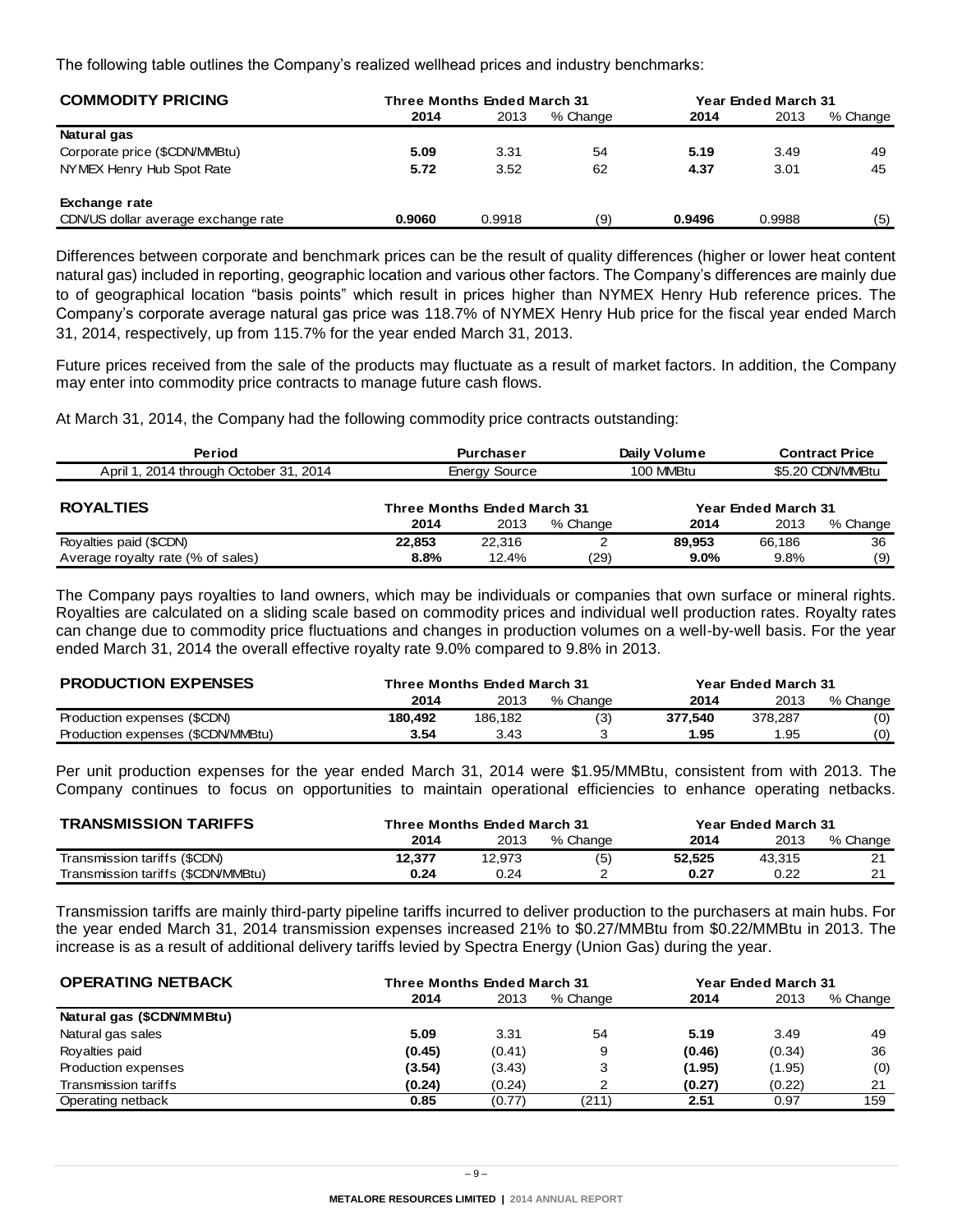For the year ended March 31, 2014, Metalore generated an operating netback of \$2.51/MMBtu compared to \$0.97/MMBtu in 2013. The increase is due to higher natural gas commodity prices and a reduction in production expenses.

The following is a reconciliation of operating netback per MMBtu to net income (loss) per MMBtu for the periods noted:

|                                           |        | <b>Three Months Ended March 31</b> |          |        | Year Ended March 31 |          |  |
|-------------------------------------------|--------|------------------------------------|----------|--------|---------------------|----------|--|
| (\$CDN/MMBtu)                             | 2014   | 2013                               | % Change | 2014   | 2013                | % Change |  |
| <b>Operating netback</b>                  | 0.85   | (0.77)                             | (211)    | 2.51   | 0.97                | 159      |  |
| Depletion and depreciation                | (1.83) | (1.88)                             | (3)      | (1.71) | (1.65)              |          |  |
| Impairment reversal (charge)              | 7.30   | (8.24)                             | (189)    | 1.92   | (2.31)              | (183)    |  |
| General and administrative expenses       | (0.91) | (0.54)                             | 69       | (1.01) | (0.92)              | 9        |  |
| Share based compensation                  | -      | -                                  | -        | (0.10) | -                   |          |  |
| Accretion                                 | 0.02   | (0.04)                             | (140)    | (0.02) | (0.04)              | (35)     |  |
| Gain on disposal of marketable securities | 1.83   | 0.66                               | 177      | 0.55   | 1.12                | (51)     |  |
| Investment income                         | 0.22   | 0.13                               | 68       | 0.34   | 0.33                |          |  |
| Royalty income                            | 0.02   | 0.01                               | 39       | 0.01   | 0.01                | 71       |  |
| Deferred income tax (expense) recovery    | (4.03) | 3.32                               | (221)    | (1.19) | 0.85                | (241)    |  |
| Net income (loss)                         | 3.47   | (7.35)                             | (147)    | 1.30   | (1.65)              | (179)    |  |

| <b>DEPLETION AND DEPRECIATION</b>        | Three Months Ended March 31 |         |          | <b>Year Ended March 31</b> |         |          |
|------------------------------------------|-----------------------------|---------|----------|----------------------------|---------|----------|
|                                          | 2014                        | 2013    | % Change | 2014                       | 2013    | % Change |
| Depletion and depreciation (\$CDN)       | 93,000                      | 102.102 | (9)      | 330,000                    | 319.602 |          |
| Depletion and depreciation (\$CDN/MMBtu) | 1.83                        | .88     | (3)      | 1.71                       | .65     |          |

The Company calculates depletion on natural gas properties and equipment based on proved plus probable reserves. For the year, depletion and depreciation was \$1.71/MMBtu in 2014, consistent with depletion and depreciation of \$1.65/MMBtu in 2013.

| <b>ASSET IMPAIRMENT (REVERSAL)</b>        | Three Months Ended March 31 |         |          | Year Ended March 31 |         |          |
|-------------------------------------------|-----------------------------|---------|----------|---------------------|---------|----------|
|                                           | 2014                        | 2013    | % Change | 2014                | 2013    | % Change |
| Asset impairment (reversal) (\$CDN)       | (371.784)                   | 447.975 | (183)    | (371.784)           | 447.975 | (183)    |
| Asset impairment (reversal) (\$CDN/MMBtu) | (7.30)                      | 8.24    | (189)    | (1.92)              | 2.31    | (183)    |

Exploration and evaluation assets and property and equipment are grouped into cash-generating units ("CGU") for purposes of impairment testing. Exploration and evaluation assets are assessed for impairment when they are transferred to property and equipment or if facts and circumstances suggest that the carrying amount exceeds the recoverable amount. For property and equipment, an impairment is recognized if the carrying value of a CGU exceeds the greater of its fair value less costs to sell or value in use.

There were no indicators of impairment of the Company's mineral property exploration and evaluation assets at March 31, 2014 or March 31, 2013.

Due to weakening forecasted natural gas prices and limited capital expenditures during 2013 to maintain reserve values for the Company's Southwestern Ontario natural gas properties, the Company recorded property and equipment impairments of \$447,975 related to this CGU during the fourth quarter of the year ended March 31, 2013. However, the Company recorded a reversal of previous impairment losses of \$371,784 mainly as a result of improved forecasted natural gas prices and revisions in the assumptions used in the impairment test based on a decrease in the Company's cost of capital compared to 2013.

| <b>SHARE BASED COMPENSATION</b>        | Three Months Ended March 31 |      |                          | <b>Year Ended March 31</b> |                          |          |
|----------------------------------------|-----------------------------|------|--------------------------|----------------------------|--------------------------|----------|
|                                        | 2014                        | 2013 | % Change                 | 2014                       | 2013                     | % Change |
| Share based compensation (\$CDN)       | $\overline{\phantom{0}}$    |      | $\overline{\phantom{a}}$ | 18.439                     | $\overline{\phantom{0}}$ |          |
| Share based compensation (\$CDN/MMBtu) | $\sim$                      |      |                          | 0.10                       | -                        |          |

For the year ended March 31, 2014 the Company granted a total of 33,000 stock options to directors of the Company under the terms of the Stock Option Plan, with each such option fully vesting three (3) months from the date of grant. The Company calculates the related share based compensation using the Black-Scholes option pricing model. The Company recognizes the expense over the individual vesting periods for the graded vesting awards and estimates a forfeiture rate at the date of grant and updates it throughout the vesting period.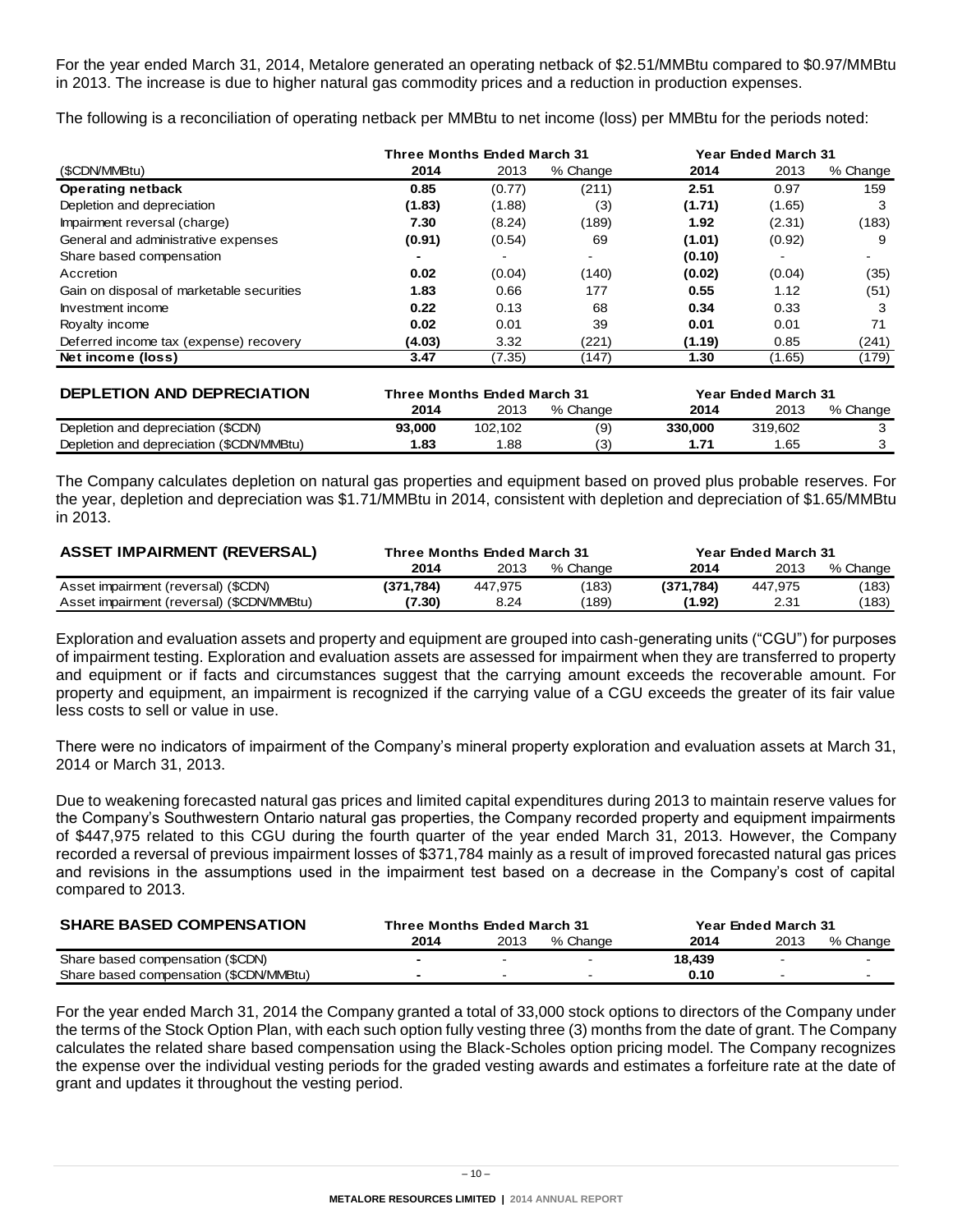#### **DEFERRED INCOME TAX EXPENSE**

Deferred income tax expense on the income before taxes was \$231,200 in 2014 (2013 – \$164,200 recovery). This was larger than expected by applying the statutory tax rate to the loss before taxes due mainly to a change in the statutory income tax rate.

# **FUNDS FROM OPERATIONS**

Funds from operations for the year ended March 31, 2014 were \$357,689 (\$0.20 per share) compared to \$73,969 (\$0.04 per share) for the year ended March 31, 2013. The increase was mainly due to a significant increase in revenue in 2014 as a result of an increase in natural gas commodity prices and a reduction in production expenses.

| The following is a reconciliation of cash flow from operating activities to funds from operations for the periods noted: |                                    |           |                          |                     |                          |          |  |
|--------------------------------------------------------------------------------------------------------------------------|------------------------------------|-----------|--------------------------|---------------------|--------------------------|----------|--|
|                                                                                                                          | <b>Three Months Ended March 31</b> |           |                          | Year Ended March 31 |                          |          |  |
| (SCDN)                                                                                                                   | 2014                               | 2013      | % Change                 | 2014                | 2013                     | % Change |  |
| Cash flow from operating activities (GAAP)                                                                               | (26, 751)                          | 39.712    | (167)                    | 314.824             | 77.991                   | 304      |  |
| Add back:                                                                                                                |                                    |           |                          |                     |                          |          |  |
| Decommissioning expenditures                                                                                             | $\blacksquare$                     |           | $\overline{\phantom{a}}$ | -                   | $\overline{\phantom{a}}$ |          |  |
| Change in non-cash w orking capital                                                                                      | 35.921                             | (103.044) | (135)                    | 42.865              | (4,022)                  | (1, 166) |  |
| Funds from operations (non-GAAP)                                                                                         | 9,170                              | (63, 332) | (114)                    | 357.689             | 73,969                   | 384      |  |

# **NET INCOME (LOSS)**

The Company had net income of \$251,852 for the year ended March 31, 2014 compared to a net loss of \$319,190 for the year ended March 31, 2013. In addition to increased revenue from natural gas sales and a reduction in production expenses, the Company recorded a reversal of previous asset impairments on its natural gas properties of \$371,784 mainly as a result of improved forecasted natural gas prices and revisions in the assumptions used in the impairment test based on a decrease in the Company's cost of capital compared to 2013. The 2013 impairments were due mainly to declines in commodity prices and limited capital activity in these areas to maintain reserves. The remaining accumulated impairment losses may be reversed in subsequent periods if there are changes in the estimates used to determine the recoverable amount of these assets. An impairment loss is reversed only to the extent that the asset's carrying amount does not exceed the carrying amount that would have been determined, net of depletion and depreciation, if no impairment loss had been recognized.

#### **DIVIDENDS**

In the year 2000, Metalore commenced the payment of annual dividends to shareholders (subject to applicable law). Metalore paid its fourteenth consecutive annual dividend during the year ended March 31, 2014 on December 19, 2013 to all Shareholders of Record on November 26, 2013. Due to lower natural gas prices in 2012 and 2013, the dividend was reduced to \$0.04 per share.

# **CAPITAL EXPENDITURES**

During the year ended March 31, 2014 the Company continued to evaluate its 100%-owned Cedartree Lake mineral property for occurrences of gold and other minerals. The Company incurred \$357,637 of geophysics and drilling costs related to this property in 2014 compared to \$95,448 in 2013. The Company incurred costs of \$2,205 on its 21-26% owned Brookbank property in 2014 compared to \$40,890 in 2013. The Company also incurred capital expenditures on its natural gas properties of \$135,230 in 2014 compared to \$183,030 in 2013. A large proportion of the expenditures for the year ended March 31, 2014 related to the expansion of the Company's pipelines and delivery systems associated with direct field line customers.

# **LIQUIDITY AND CAPITAL RESOURCES**

The Company had working capital of \$1,292,291 at March 31, 2014 compared to working capital of \$1,415,725 at March 31, 2013. The decrease of \$123,434 was due to \$495,073 used for capital expenditures described above and the payment of dividends of \$71,065, offset by funds from operations of \$357,689.

The ongoing global economic conditions have continued to impact the liquidity in financial and capital markets, restrict access to financing, and cause significant volatility in commodity prices. Despite the economic downturn and financial market volatility, Management anticipates that the Company will continue to have adequate liquidity to fund budgeted capital investments through a combination of cash flow from operations. Metalore's capital program is flexible and can be adjusted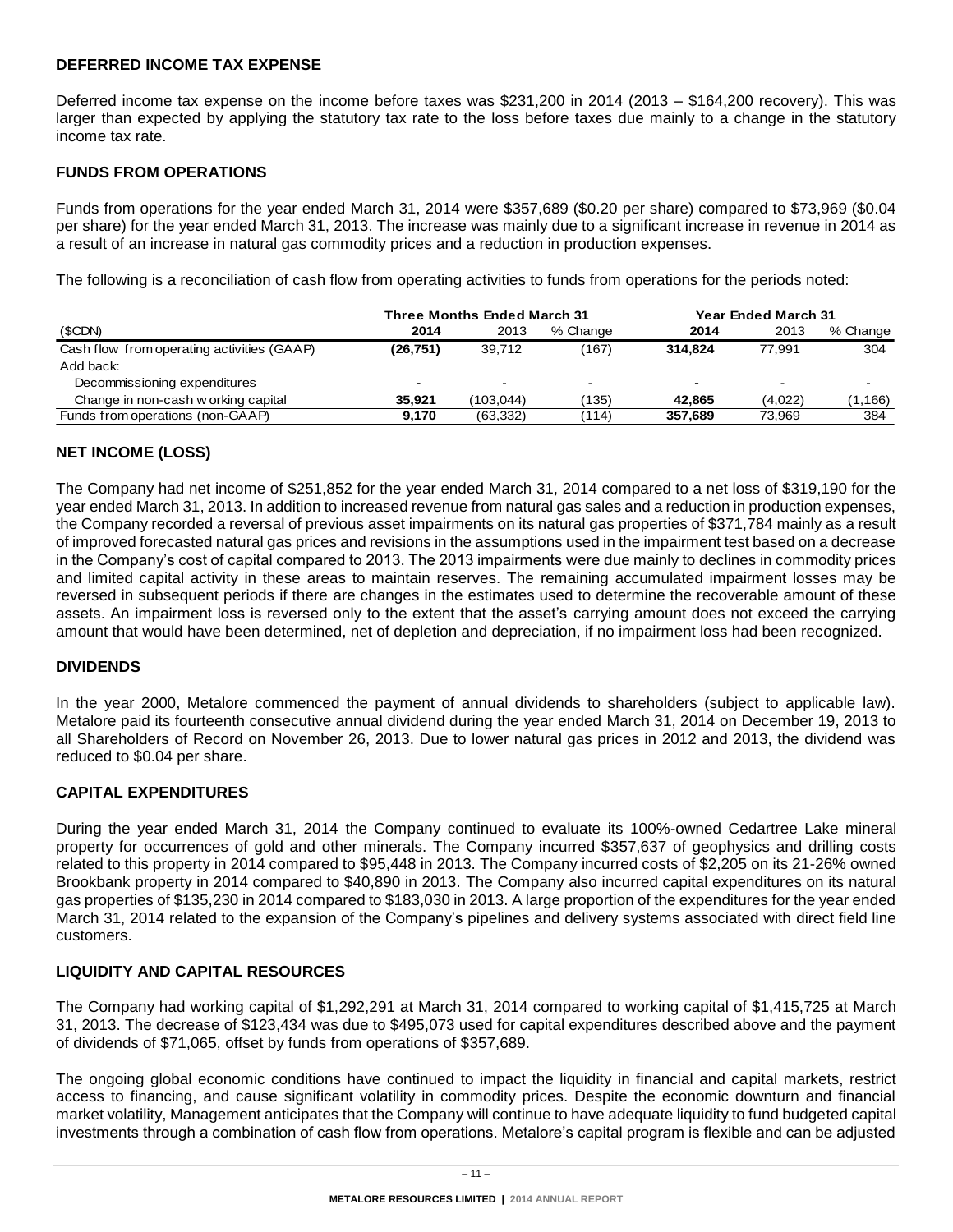as needed based upon the current economic environment. The Company will continue to monitor the economic environment and the possible impact on its business and strategy and will make adjustments as necessary.

# **OUTSTANDING SHARE DATA**

The Company is authorized to issue 4,000,000 common shares. The common shares of the Company trade on the TSX under the symbol "MET". The following table summarizes the common shares outstanding and the number of shares exercisable into common shares from options, warrants, and other instruments:

|               | March 31, 2014 |
|---------------|----------------|
| Common shares | 1,775,035      |
| Stock options | 33,000         |
| Total         | .808.035       |

# **CONTRACTUAL OBLIGATIONS**

The following is a summary of the Company's contractual obligations and commitments at March 31, 2014:

|                               |         | Less than                | One to                   | After              |
|-------------------------------|---------|--------------------------|--------------------------|--------------------|
| (\$CDN)                       | Total   | <b>One Year</b>          | <b>Three Years</b>       | <b>Three Years</b> |
| Decommissioning obligations   | 133,291 | $\overline{\phantom{a}}$ | $\overline{\phantom{a}}$ | 133,291            |
| Natural gas royalties         | 320,000 | 80,000                   | 240.000                  | $\sim$             |
| Natural gas leases            | 40.000  | 10.000                   | 30,000                   | -                  |
| Total contractual obligations | 493.291 | 90,000                   | 270,000                  | 133.291            |

Natural gas royalties are based upon minimum estimated natural gas production. Natural gas leases are based upon estimated leases necessary to maintain core production areas. Estimates of these costs have not been made beyond four years.

### **CRITICAL ACCOUNTING ESTIMATES**

Management is required to make estimates, judgments, and assumptions in the application of IFRS that affect the reported amounts of assets and liabilities at the date of the financial statements and revenues and expenses for the period then ended. Certain of these estimates may change from period to period resulting in a material impact on the Company's results from operations, financial position, and change in financial position. The following summarizes the Company's significant critical accounting estimates.

#### **Natural gas reserves**

The Company engages a qualified, independent oil and gas reserves evaluator to perform an estimation of the amount of the Company's natural gas reserves at least annually. Reserves form the basis for the calculation of depletion and assessment of impairment of natural gas assets. Reserves are estimated using the definitions of reserves prescribed by National Instrument 51-101 and the Canadian Oil and Gas Evaluation Handbook.

Proved plus probable reserves are defined as the estimated quantities of natural gas that geological and engineering data demonstrate a 50 percent probability of being recovered at the reported level. Due to the inherent uncertainties and the necessarily limited nature of reservoir data, estimates of reserves are inherently imprecise, require the application of judgment, and are subject to change as additional information becomes available. The estimates are made using all available geological and reservoir data as well as historical production data. Estimates are reviewed and revised as appropriate. Revisions occur as a result of changes in prices, costs, fiscal regimes, reservoir performance, or changes in the Company's plans.

#### **Impairment testing**

#### *Exploration and evaluation assets*

Exploration and evaluation assets are assessed for impairment (i) if sufficient data exists to determine technical feasibility and commercial viability, (ii) if facts and circumstances suggest that the carrying amount exceeds the recoverable amount, and (iii) upon transfer to property and equipment. For purposes of impairment testing, exploration and evaluation assets are allocated to CGUs. Impairment tests by their nature involve estimates and judgment, which for exploration and evaluation assets include estimates of proved and probable reserves found, the market value of undeveloped land, and future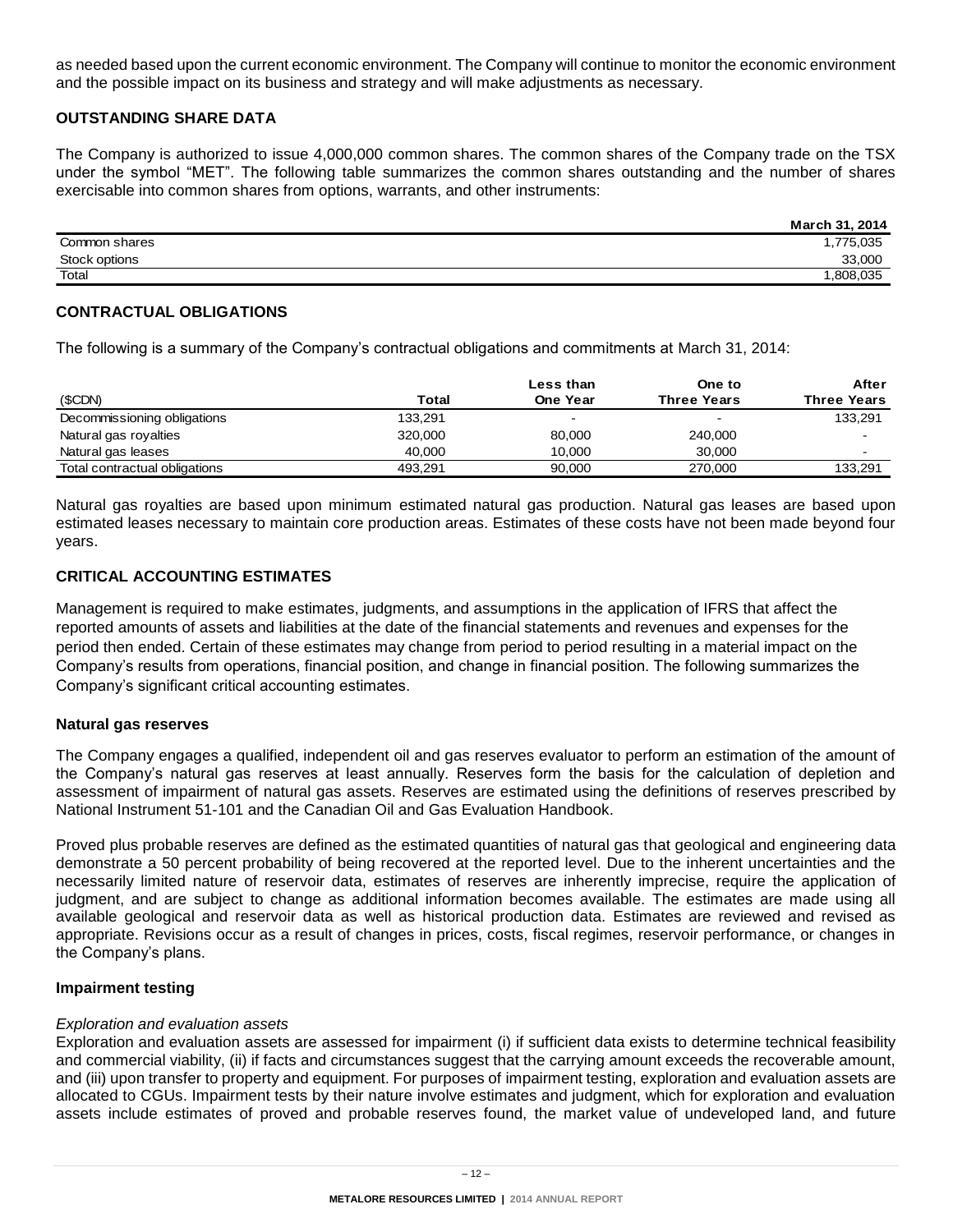development plans. Metalore allocated its exploration and evaluation assets to specific CGUs for the purpose of impairment testing.

# *Property and equipment*

For the purpose of impairment testing, items of property and equipment, which includes natural gas development and production assets, are grouped together into the smallest group of assets that generates cash inflows from continuing use that are largely independent of the cash inflows of other assets or groups of assets (CGU). The recoverable amount of an asset or a CGU is the greater of its value in use and its fair value less costs to sell. The Company uses fair value less costs to sell for its impairment tests which is determined as the net present value of the estimated future cash flows expected to arise from the continued use of the CGU, including any expansion prospects, and its eventual disposal, using assumptions that an independent market participant may take into account. These cash flows are discounted by an appropriate discount rate which would be applied by such a market participant to arrive at a net present value of the CGU. The significant estimates and judgments include proved plus probable reserves, the estimated value of those reserves, including future commodity prices, the discount rate used to present value the estimated future cash flows, and other assumptions that an independent market participant may take into account, including acquisition metrics of recent transactions for similar assets.

### **Decommissioning obligations**

Decommissioning obligations are estimated based on existing laws, contracts, or other policies. Decommissioning obligations are measured at the present value of management's best estimate of the expenditure required to settle the present obligation as at the reporting date. Subsequent to the initial measurement, the obligation is adjusted at the end of each reporting period to reflect the passage of time, changes in the estimated future cash flows underlying the obligation, and changes in the risk-free rate. The increase in the provision due to the passage of time is recognized as accretion whereas increases or decreases due to changes in the estimated future cash flows or changes in the discount rate are capitalized. Actual costs incurred upon settlement of the decommissioning obligations are charged against the provision to the extent the provision was established. By their nature, these estimates are subject to measurement uncertainty and the impact on the financial statements could be material.

#### **Share based compensation**

Measurement of compensation cost attributable to the Company's share based compensation plan is subject to the estimation of fair value using the Black-Scholes option pricing model. The valuation is based on significant assumptions including the estimated forfeiture rate, the expected volatility (based on the weighted average historic volatility adjusted for changes expected due to publicly available information), the weighted average expected life of the instrument (based on historical experience and general information), the expected dividends, and the risk free interest rate (based on government bonds).

#### **Deferred income taxes**

The determination of the Company's income taxes requires interpretation of complex laws and regulations. Tax interpretations, regulations, and legislation in the jurisdiction in which the Company operates are subject to change. Deferred income tax assets are assessed by management at the end of the reporting period to determine the likelihood that they will be realized from future taxable earnings.

# **NEW ACCOUNTING STANDARDS AND FUTURE CHANGES IN ACCOUNTING POLICIES**

In May 2013, the IASB issued amendments to IAS 36, Impairment of Assets, which reduce the circumstances in which the recoverable amount of CGUs is required to be disclosed and clarify the disclosures required when an impairment loss has been recognized or reversed in the period. The amendments are required to be adopted retrospectively for fiscal years beginning January 1, 2014, with earlier adoption permitted. These amendments will be applied by the Company on April 1, 2014 and the adoption will only impact disclosures in the notes to the financial statements in periods when an impairment loss or impairment reversal is recognized.

The IASB has undertaken a three-phase project to replace IAS 39, Financial Instruments: Recognition and Measurement, with IFRS 9, Financial Instruments. In November 2009, the IASB issued the first phase of IFRS 9, which details the classification and measurement requirements for financial assets Requirements for financial liabilities were added to the standard in October 2010. The new standard replaces the current multiple classification and measurement models for financial assets and liabilities with a single model that has only two classification categories: amortized cost and fair value.

In November 2013, the IASB issued the third phase of IFRS 9 which details the new general hedge accounting model. Hedge accounting remains optional and the new model is intended to allow reporters to better reflect risk management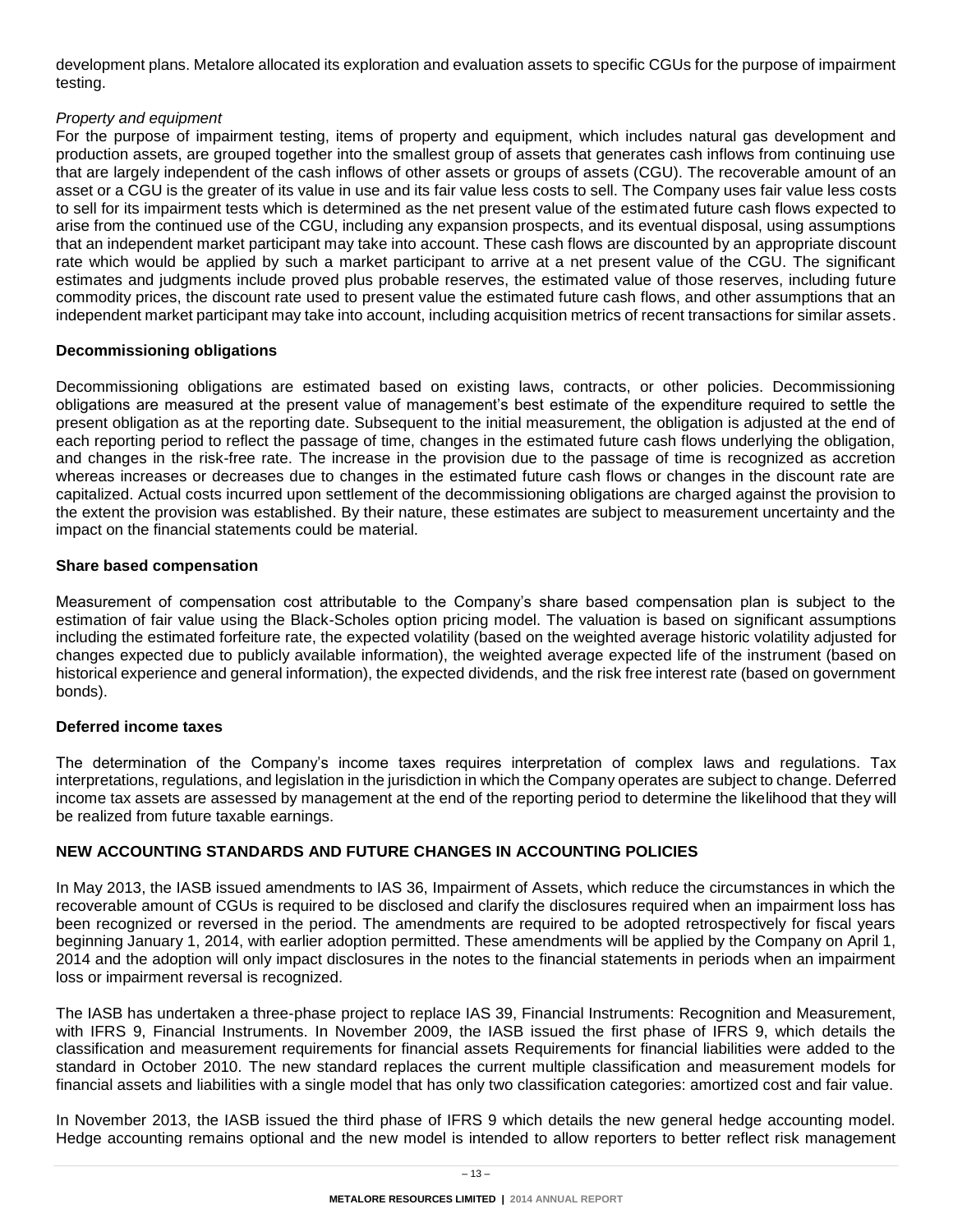activities in the financial statements and provide more opportunities to apply hedge accounting. The Company does not employ hedge accounting for its risk management contracts currently in place. In July 2013, the IASB deferred the mandatory effective date of IFRS 9 and has left this date open pending the finalization of the impairment and classification and measurement requirements. IFRS 9 is still available for early adoption. The full impact of the standard on the Company's financial statements will not be known until the project is complete.

# **REGULATION COMPLIANCE**

Metalore has complied with all filing requirements pursuant to National Instrument 51-101 (Standards for Disclosure for Oil and Gas Activities) by filing forms 51-101 F1, F2 and F3 with SEDAR.

#### **RISK ASSESSMENT**

The acquisition, exploration, and development natural gas and mineral properties involves many risks common to all participants in the natural gas and mining industries. Metalore's exploration and development activities are subject to various business risks such as unstable commodity prices, interest rate and foreign exchange fluctuations, the uncertainty of replacing production and reserves on an economic basis, government regulations, taxes, and safety and environmental concerns. While management realizes these risks cannot be eliminated, they are committed to monitoring and mitigating these risks.

#### **Reserves and reserve replacement**

The recovery and reserve estimates on Metalore's natural gas properties are estimates only and the actual reserves may be materially different from that estimated. The estimates of reserve values are based on a number of variables including price forecasts, projected production volumes and future production and capital costs. All of these factors may cause estimates to vary from actual results.

Metalore's future natural gas reserves, production, and funds from operations to be derived therefrom are highly dependent on the Company successfully acquiring or discovering new reserves. Without the continual addition of new reserves, any existing reserves the Company may have at any particular time and the production therefrom will decline over time as such existing reserves are exploited. A future increase in Metalore's reserves will depend on its abilities to acquire suitable prospects or properties and discover new reserves.

To mitigate this risk, Metalore has assembled a team of experienced technical professionals who have expertise operating and exploring in areas the Company has identified as being the most prospective for increasing reserves on an economic basis. To further mitigate reserve replacement risk, Metalore has targeted a majority of its prospects in areas which have multi-zone potential, year-round access, and lower drilling costs and employs advanced geological and geophysical techniques to increase the likelihood of finding additional reserves. In particular, the Company has consistently drilled its new wells on ultra-wide spacing patterns to minimize the year-to-year decline and maximize longevity of production.

#### **Operational risks**

Metalore's operations are subject to the risks normally incidental to the operation and development of natural gas properties and the drilling of natural gas wells. Continuing production from a property, and to some extent the marketing of production therefrom, are largely dependent upon the ability of the operator of the property.

#### **Financial instruments**

The Company classified the fair value of its financial instruments at fair value according to the following hierarchy based on the amount of observable inputs used to value the instrument:

• Level 1 – observable inputs, such as quoted market prices in active markets

• Level 2 – inputs, other that the quoted market prices in active markets, which are observable, either directly or indirectly

• Level 3 – unobservable inputs for the asset or liability in which little or no market data exists, therefore requiring an entity to develop its own assumption

The fair value of derivative contracts used for risk management as shown in the statement of financial position as at March 31, 2014 is measured using level 2. During the year ended March 31, 2014, there were no transfers between level 1, level 2, and level 3 classified assets and liabilities.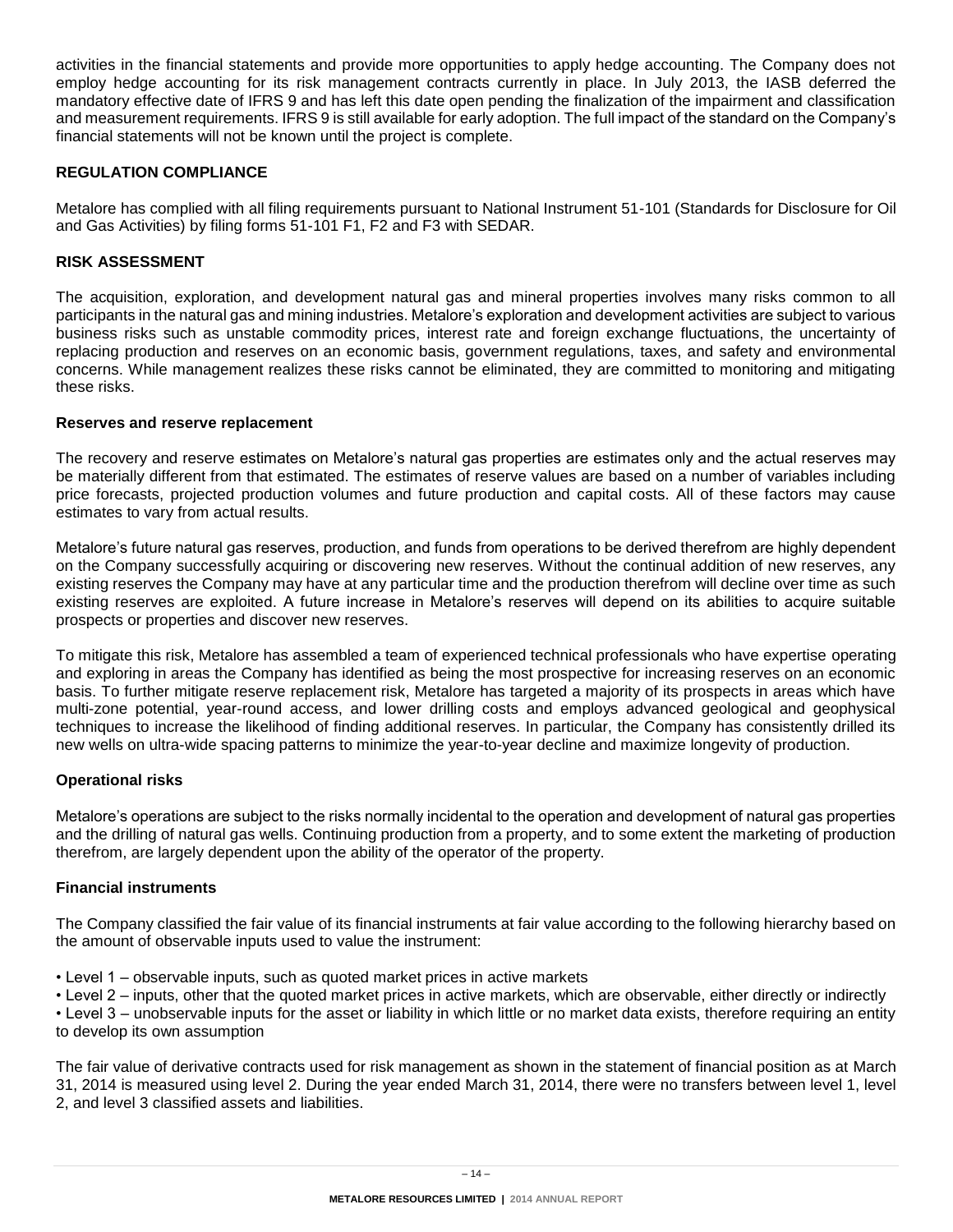#### *Market risk*

Market risk is the risk that the fair value of future cash flows of a financial instrument will fluctuate because of changes in market prices. Market risk is comprised of foreign currency risk, interest rate risk, and other price risk, such as commodity price risk. The objective of market risk management is to manage and control market price exposures within acceptable limits, while maximizing returns. The Company may use financial derivatives or physical delivery sales contracts to manage market risks. All such transactions are conducted within risk management tolerances that are reviewed by the Board of Directors.

#### *Foreign exchange risk*

The prices received by the Company for the production of natural gas are primarily determined in reference to US dollars, but are settled with the Company in Canadian dollars. The Company's cash flow from commodity sales will therefore be impacted by fluctuations in foreign exchange rates. The Company currently does not have any foreign exchange contracts in place.

#### *Interest rate risk*

The Company's exposure to interest rate risk is minimal as there are no outstanding loans or interest-bearing debts.

#### *Commodity price risk*

Natural gas prices are impacted by not only the relationship between the Canadian and US dollar but also by world economic events that dictate the levels of supply and demand. The Company's natural gas production is marketed and sold on the spot market to area aggregators based on daily spot prices that are adjusted for product quality and transportation costs. The Company's cash flow from product sales will therefore be impacted by fluctuations in commodity prices. In addition, the Company may enter into commodity price contracts to manage future cash flows.

#### *Credit risk*

Credit risk represents the financial loss that the Company would suffer if the Company's counterparties to a financial asset fail to meet or discharge their obligation to the Company. A substantial portion of the Company's accounts receivable and deposits are with customers in the natural gas industry and are subject to normal industry credit risks. The Company generally grants unsecured credit but routinely assesses the financial strength of its customers.

The Company sells the majority of its production to three petroleum and natural gas marketers and therefore is subject to concentration risk. The Company does not typically obtain collateral from petroleum and natural gas marketers. However, receivables are typically collected within 30 days and historically, the Company has not experienced any collection issues with its petroleum and natural gas marketers. Consequently, the Company's exposure to credit risk is minimal.

The maximum exposure to credit risk is represented by the carrying amount of accounts receivable on the statement of financial position. At March 31, 2014, \$150,046 or 100% of the Company's outstanding accounts receivable were current. During the year ended March 31, 2014, the Company did not deem any outstanding accounts receivable to be uncollectable.

#### *Liquidity risk*

Liquidity risk is the risk that the Company will not be able to meet its financial obligations as they become due. The Company's processes for managing liquidity risk include ensuring, to the extent possible, that it will have sufficient liquidity to meet its liabilities when they become due. The Company prepares annual, quarterly, and monthly capital expenditure budgets, which are monitored and updated as required, and requires authorizations for expenditures on projects to assist with the management of capital. In managing liquidity risk, the Company maintains the majority of its current assets in cash, cash equivalents, and highly liquid marketable securities.

#### **Safety and Environmental Risks**

The oil and natural gas industry is subject to extensive regulation pursuant to various municipal, provincial, national, and international conventions and regulations. Environmental legislation provides for, among other things, restrictions and prohibitions on spills, releases, or emissions of various substances produced in association with natural gas operations. Metalore is committed to meeting and exceeding its environmental and safety responsibilities. Metalore has implemented an environmental and safety policy that is designed, at a minimum, to comply with current governmental regulations set for the oil and natural gas industry. Changes to governmental regulations are monitored to ensure compliance. Environmental reviews are completed as part of the due diligence process when evaluating acquisitions. Environmental and safety updates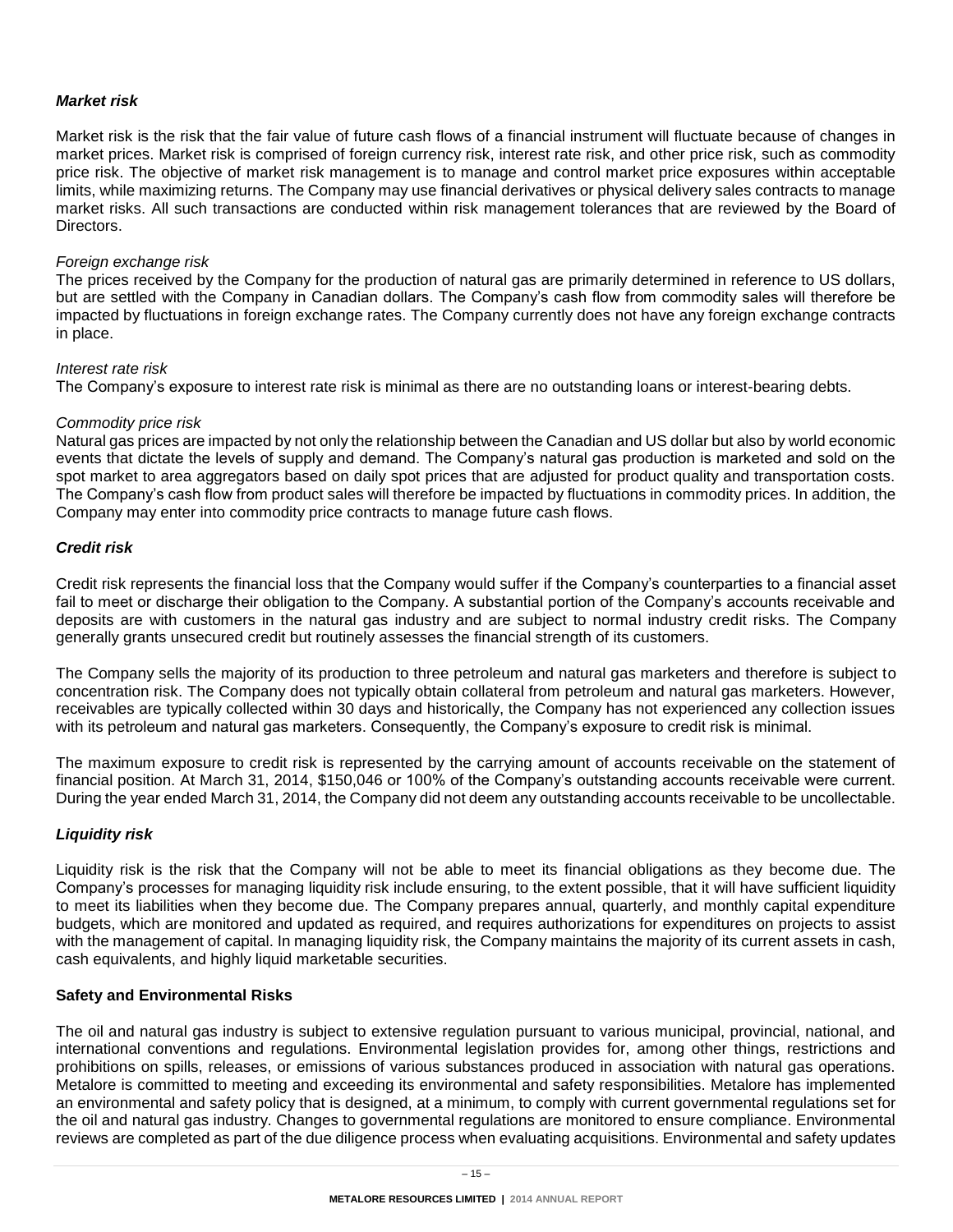are presented and discussed at each Board of Directors meeting. Metalore maintains adequate insurance commensurate with industry standards to cover reasonable risks and potential liabilities associated with its activities as well as insurance coverage for officers and directors executing their corporate duties. To the knowledge of management, there are no legal proceedings to which Metalore is a party or of which any of its property is the subject matter, nor are any such proceedings known to Metalore to be contemplated.

# **DISCLOSURE CONTROLS AND PROCEDURES AND INTERNAL CONTROLS OVER FINANCIAL REPORTING**

The Company's President and Chief Executive Officer ("CEO") and Chief Financial Officer ("CFO") are responsible for establishing and maintaining disclosure controls and procedures and internal controls over financial reporting as defined in Multilateral Instrument 52-109 of the Canadian Securities Administrators.

Disclosure controls and procedures have been designed to ensure that information required to be disclosed by the Company is accumulated and communicated to management as appropriate to allow timely decisions regarding required disclosure. The Company evaluated its disclosure controls and procedures for the year ended March 31, 2014. The Company's CEO and CFO have concluded that, based on their evaluation, the Company's disclosure controls and procedures are effective to provide reasonable assurance that all material or potentially material information related to the Company is made known to them and is disclosed in a timely manner if required.

Internal controls over financial reporting have been designed to provide reasonable assurance regarding the reliability of financial reporting and the preparation of financial statements for external purposes in accordance with IFRS. The Company's internal controls over financial reporting include those policies and procedures that: pertain to the maintenance of records that in reasonable detail accurately and fairly reflect transactions and disposition of the assets; provide reasonable assurance that transactions are recorded as necessary to permit preparation of financial statements in accordance with generally accepted accounting principles and that receipts and expenditures are being made only in accordance with authorizations of management and directors; and provide reasonable assurance regarding prevention or timely detection of unauthorized acquisition, use or disposition of assets that could have a material effect on the annual financial statements or interim financial statements.

The Company evaluated the effectiveness of its internal controls over financial reporting as of March 31, 2014. In making this evaluation, management used the criteria set forth by the Committee of Sponsoring Organizations of the Treadway Commission (COSO) in Internal Control-Integrated Framework issued in 1992. Based on their evaluation, the Company's CEO and CFO have identified weaknesses over segregation of duties. Specifically, due to the limited number of finance and accounting personnel at the Company, it is not feasible to achieve complete segregation of duties with regards to certain complex and non-routine accounting transactions that may arise. This weakness is considered to be a common deficiency for many smaller listed companies in Canada. Notwithstanding the weaknesses identified with regards to segregation of duties, the Company concluded that all other of its internal controls over financial reporting were effective as of March 31, 2014. No material changes in the Company's internal controls over financial reporting were identified during the most recent reporting period that have materially affected, or are likely to material affect, the Company's internal controls over financial reporting.

Because of their inherent limitations, disclosure controls and procedures and internal controls over financial reporting may not prevent or detect misstatements, errors, or fraud. Control systems, no matter how well conceived or operated, can provide only reasonable, not absolute, assurance that the objectives of the control systems are met. As a result of the weaknesses identified in the Company's internal controls over financial reporting, there is a greater likelihood that a material misstatement would not be prevented or detected. To mitigate the risk of such material misstatement in financial reporting, the CEO and CFO oversee all material and complex transactions of the Company and the financial statements are reviewed and approved by the Board of Directors each quarter. In addition, the Company will seek the advice of external parties, such as the Company's external auditors, in regards to the appropriate accounting treatment for any complex and non-routine transactions that may arise.

# **FORWARD-LOOKING INFORMATION**

This document contains forward-looking statements and forward-looking information within the meaning of applicable securities laws. The use of any of the words "expect", "anticipate", "continue", "estimate", "may", "will", "should", "believe", "intends", "forecast", "plans", "guidance" and similar expressions are intended to identify forward-looking statements or information.

More particularly and without limitation, this MD&A contains forward looking statements and information relating to the Company's risk management program, natural gas production, capital programs and natural gas commodity prices. The forward-looking statements and information are based on certain key expectations and assumptions made by the Company,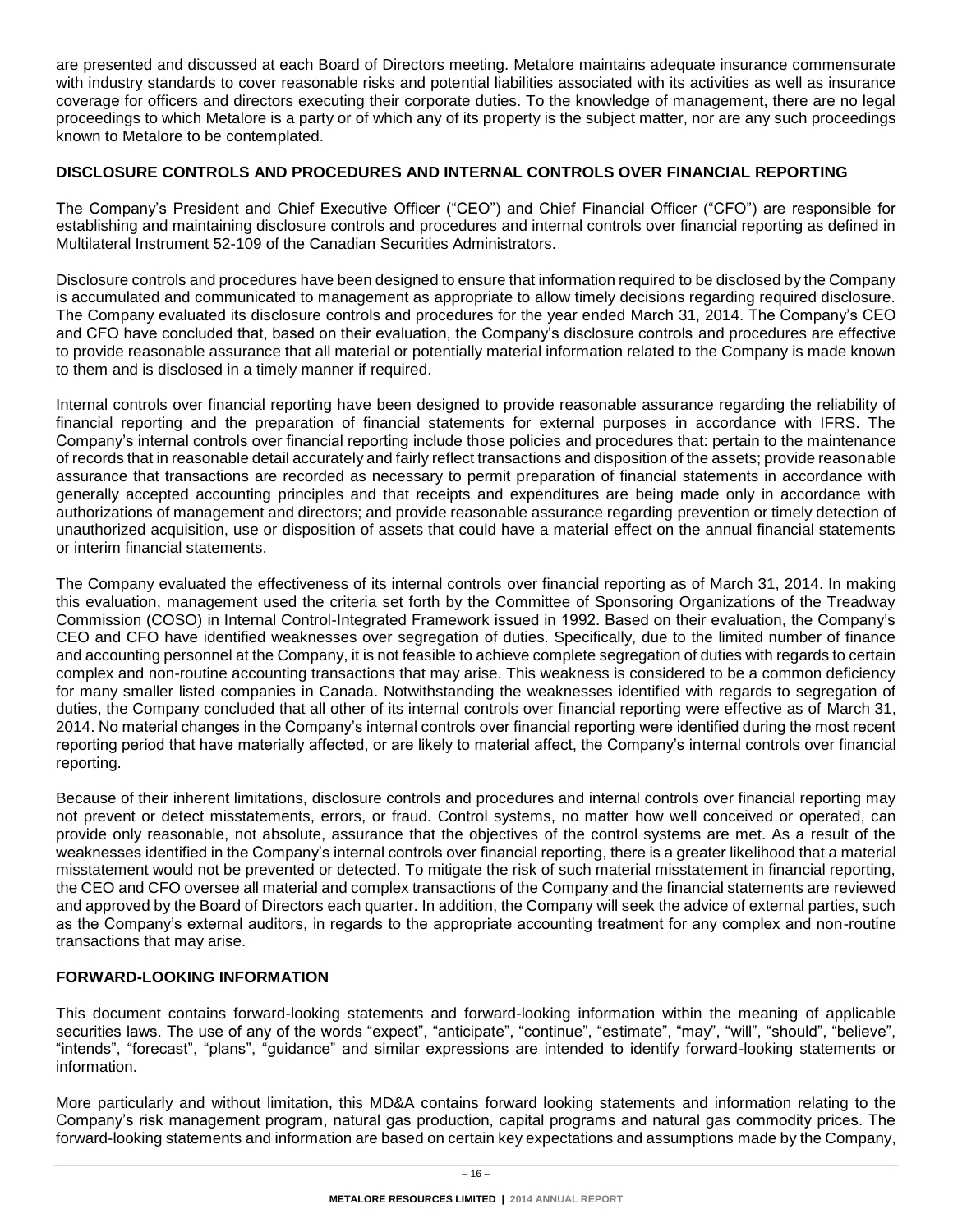including expectations and assumptions relating to prevailing commodity prices and exchange rates, applicable royalty rates and tax laws, future well production rates, the performance of existing wells, the success of drilling new wells, the availability of capital to undertake planned activities, and the availability and cost of labour and services.

Although the Company believes that the expectations reflected in such forward-looking statements and information are reasonable, it can give no assurance that such expectations will prove to be correct. Since forward-looking statements and information address future events and conditions, by their very nature they involve inherent risks and uncertainties. Actual results may differ materially from those currently anticipated due to a number of factors and risks. These include, but are not limited to, the risks associated with the oil and gas industry in general such as operational risks in development, exploration and production, delays or changes in plans with respect to exploration or development projects or capital expenditures, the uncertainty of estimates and projections relating to production rates, costs, and expenses, commodity price and exchange rate fluctuations, marketing and transportation, environmental risks, competition, the ability to access sufficient capital from internal and external sources and changes in tax, royalty, and environmental legislation. The forwardlooking statements and information contained in this document are made as of the date hereof for the purpose of providing the readers with the Company's expectations for the coming year. The forward-looking statements and information may not be appropriate for other purposes. The Company undertakes no obligation to update publicly or revise any forward-looking statements or information, whether as a result of new information, future events or otherwise, unless so required by applicable securities laws.

### **ADDITIONAL INFORMATION**

Additional information related to the Company, including the Company's Annual Information Form (AIF), may be found on the SEDAR website at www.sedar.com and at the Company's website located at www.metaloreresources.com.